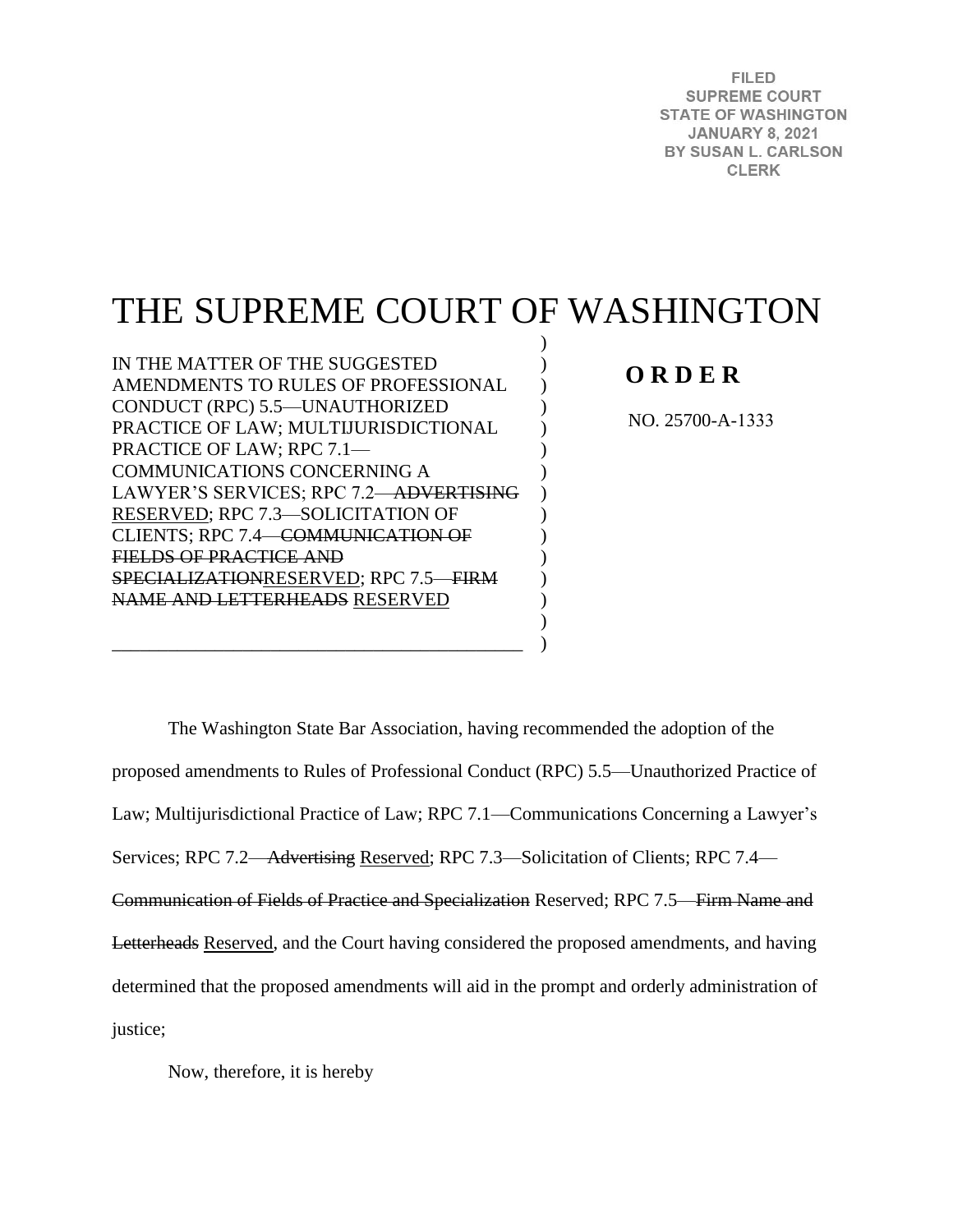Page 2 ORDER IN THE MATTER OF THE SUGGESTED AMENDMENTS TO RULES OF PROFESSIONAL CONDUCT (RPC) 5.5—UNAUTHORIZED PRACTICE OF LAW; MULTIJURISDICTIONAL PRACTICE OF LAW; RPC 7.1—COMMUNICATIONS CONCERNING A LAWYER'S SERVICES; RPC 7.2—ADVERTISING RESERVED; RPC 7.3—SOLICITATION OF CLIENTS; RPC 7.4—COMMUNICATION OF FIELDS OF PRACTICE AND SPECIALIZATION RESERVED; RPC 7.5—FIRM NAME AND LETTERHEADS RESERVED

#### ORDERED:

- (a) That the proposed amendments as attached hereto are adopted.
- (b) That pursuant to the emergency provisions of GR  $9(j)(1)$ , the proposed

amendments will be expeditiously published in the Washington Reports and will become

effective upon publication.

DATED at Olympia, Washington this 8th day of January, 2021.

nadser Coonzález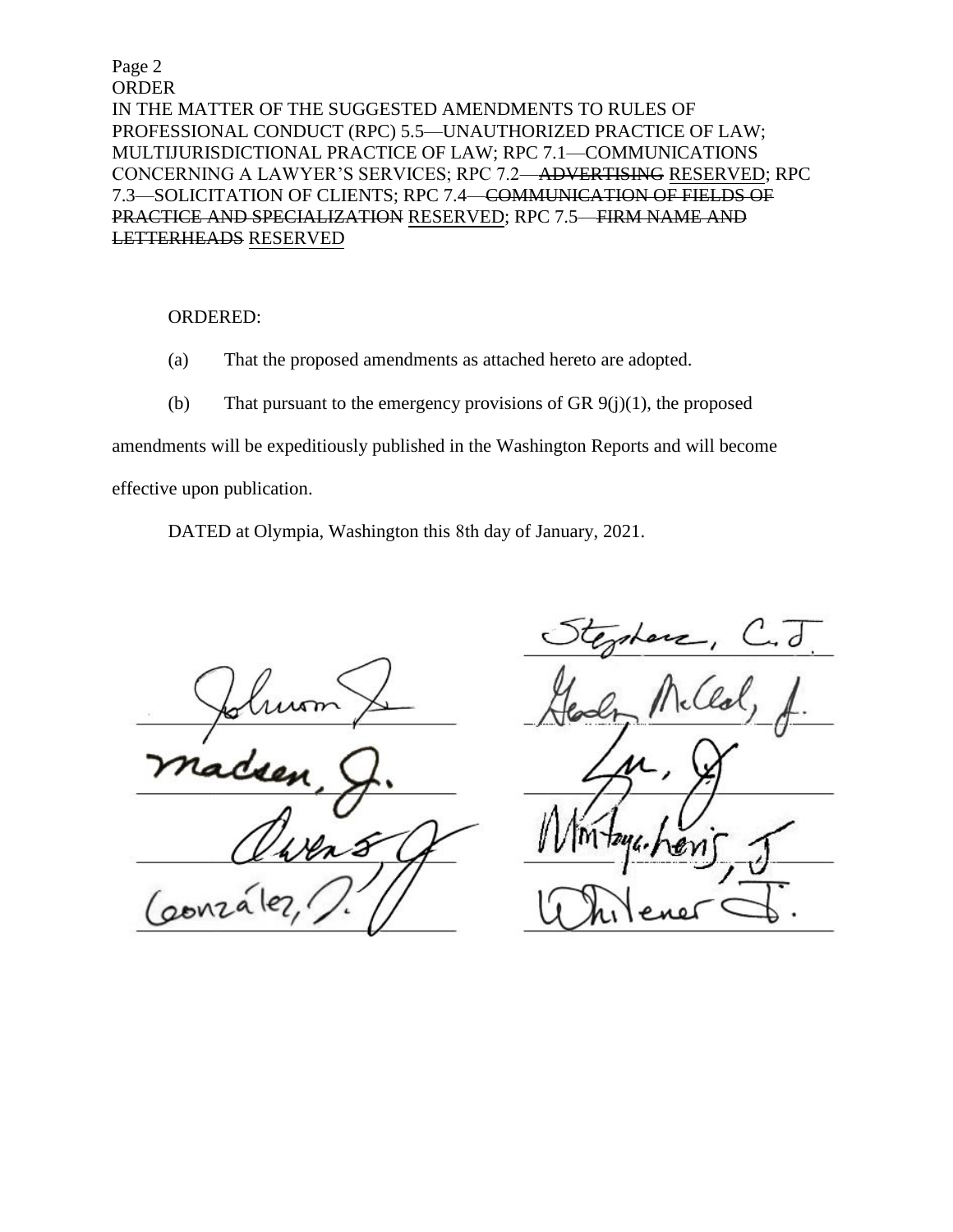| $\mathbf{1}$   | RPC 7.1 COMMUNICATIONS CONCERNING A LAWYER'S SERVICES                                             |
|----------------|---------------------------------------------------------------------------------------------------|
| $\overline{c}$ |                                                                                                   |
| 3              | A lawyer shall not make a false or misleading communication about the lawyer or the               |
| $\overline{4}$ | lawyer's services. A communication is false or misleading if it contains a material               |
| 5              | misrepresentation of fact or law, or omits a fact necessary to make the statement considered      |
| 6              | as a whole not materially misleading.                                                             |
| $\overline{7}$ |                                                                                                   |
| 8              | <b>Comment</b>                                                                                    |
| 9              | [1] [Washington revision] This Rule governs all communications about a lawyer's services,         |
| 10             | including advertising permitted by Rule 7.2. Whatever means are used to make known a              |
| 11             | lawyer's services, statements about them must be truthful.                                        |
| 12             |                                                                                                   |
| 13             | $[2] - [3]$ [Unchanged.]                                                                          |
| 14             |                                                                                                   |
| 15             | [4] [Washington revision] It is professional misconduct for a lawyer to engage in conduct         |
| 16             | involving dishonesty, fraud, deceit or misrepresentation. RPC 8.4(c). See also Rule 8.4(e)        |
| 17             | for the prohibition against stating or implying an ability to influence improperly a              |
| 18             | government agency or official or to achieve results by means that violate the Rules of            |
| 19             | Professional Conduct or other law.                                                                |
| 20             |                                                                                                   |
| 21             | <b>Additional Washington Comments (5-14)</b>                                                      |
| 22             |                                                                                                   |
| 23             | [5] To assist the public in learning about and obtaining legal services, lawyers should be        |
| 24             | allowed to make known their services not only through reputation but also through organized       |
| 25             | information campaigns in the form of advertising. Advertising involves an active quest for        |
| 26             | clients, contrary to the tradition that a lawyer should not seek clientele. However, the public's |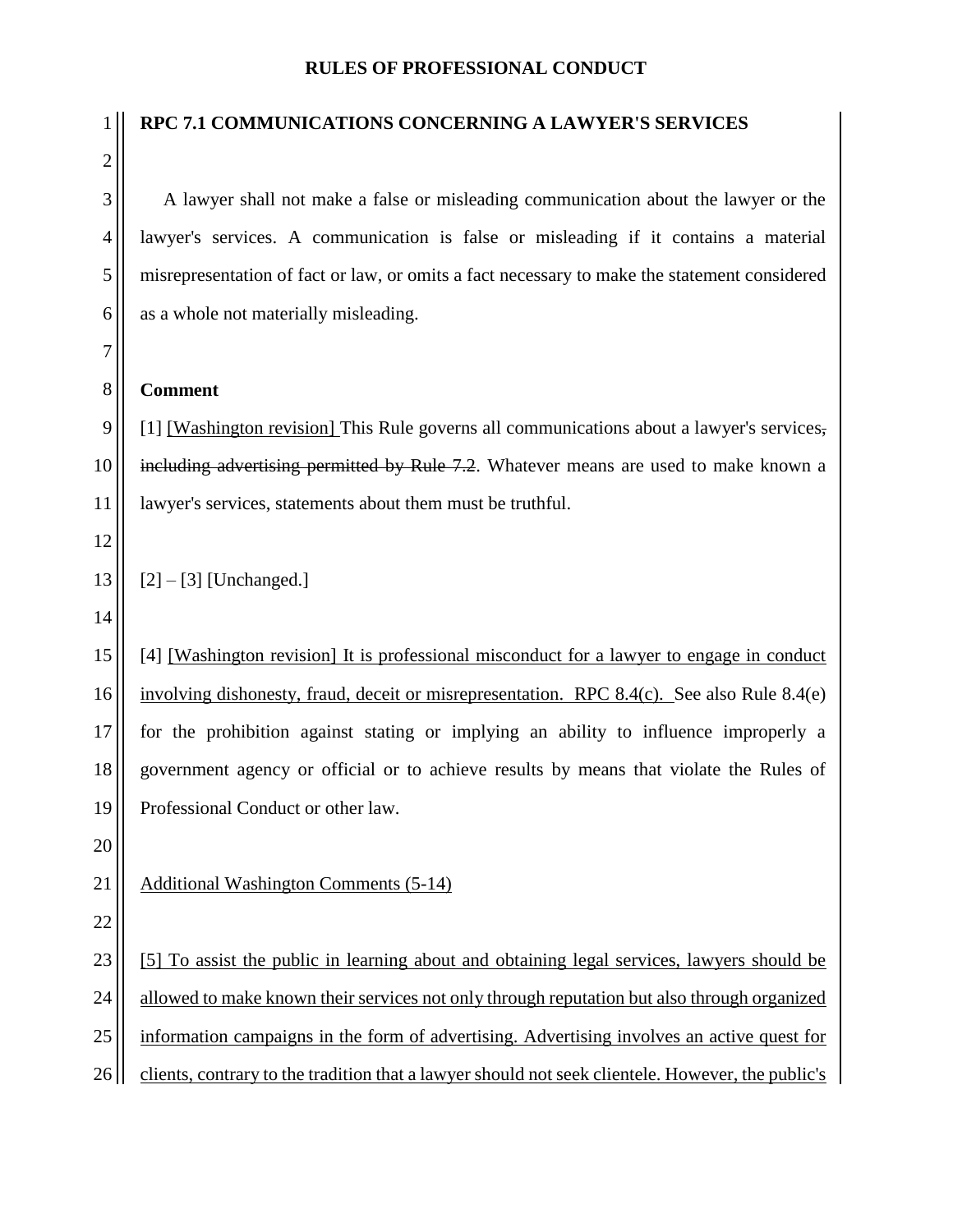1 2 3 4 5 6 7 8 9 10 11 12 13 14 15 16 17 18 19 20 21 22 23 24 25 need to know about legal services can be fulfilled in part through advertising. This need is particularly acute in the case of persons of moderate means who have not made extensive use of legal services. The interest in expanding public information about legal services ought to prevail over considerations of tradition. Nevertheless, advertising by lawyers entails the risk of practices that are misleading or overreaching. [6] This rule permits public dissemination of information concerning a lawyer's name or firm name, address, e-mail address, website, and telephone number; the kinds of services the lawyer will undertake; the basis on which the lawyer's fees are determined, including prices for specific services and payment and credit arrangements; a lawyer's foreign language ability; names of references and, with their consent, names of clients regularly represented; and other information that might invite the attention of those seeking legal assistance. [7] Questions of effectiveness and taste in advertising are matters of speculation and subjective judgment. Some jurisdictions have had extensive prohibitions against television and other forms of advertising, against advertising going beyond specified facts about a lawyer, or against "undignified" advertising. Television, the Internet, and other forms of electronic communication are now among the most powerful media for getting information to the public, particularly persons of low and moderate income; prohibiting television, Internet, and other forms of electronic advertising, therefore, would impede the flow of information about legal services to many sectors of the public. Limiting the information that may be advertised has a similar effect and assumes that the bar can accurately forecast the kind of information that the public would regard as relevant. *Areas of Expertise/Specialization*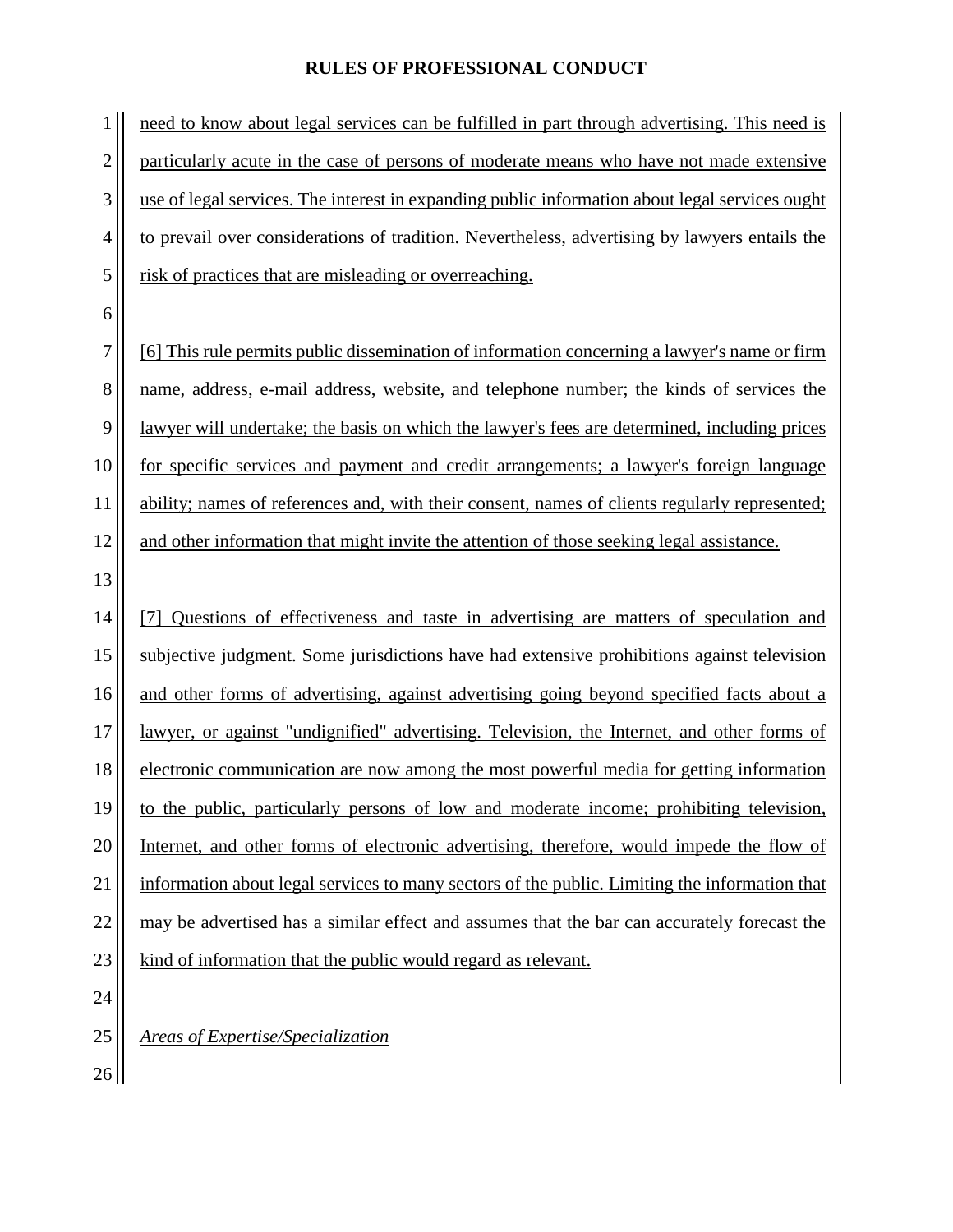1 2 3 4 5 6 7 8 9 10 11 12 13 14 15 16 17 18 [8] A lawyer may indicate areas of practice in communications about the lawyer's services. If a lawyer practices only in certain fields, or will not accept matters except in a specified field or fields, the lawyer is permitted to so indicate. A lawyer is generally permitted to state that the lawyer is a "specialist," practices a "specialty," or "specializes in" particular fields, but such communications are subject to the "false and misleading" standard applied in RPC 7.1 to communications concerning a lawyer's services. A lawyer may state that the lawyer is certified as a specialist in a field of law if such certification is granted by an organization approved by an appropriate state authority or accredited by the American Bar Association or another organization, such as a state bar association, that has been approved by the state authority to accredit organizations that certify lawyers as specialists. Certification signifies that an objective entity has recognized an advanced degree of knowledge and experience in the specialty area greater than is suggested by general licensure to practice law. Certifying organizations may be expected to apply standards of experience, knowledge and proficiency to insure that a lawyer's recognition as a specialist is meaningful and reliable. In order to insure that consumers can obtain access to useful information about an organization granting certification, the name of the certifying organization must be included in any communication regarding the certification.

19 20 21 22 23 24 25 [9] In advertising concerning an LLLT's services, an LLLT is required to communicate the fact that the LLLT has a limited license in the particular fields of law for which the LLLT is licensed and must not state or imply that the LLLT has broader authority to practice than is in fact the case. See LLLT RPC 7.1(b). When lawyers and LLLTs are associated in a firm, lawyers with managerial or pertinent supervisory authority must take measures to assure that the firm's communications conform with these obligations. See Rule 5.10.

26 *Firm Names*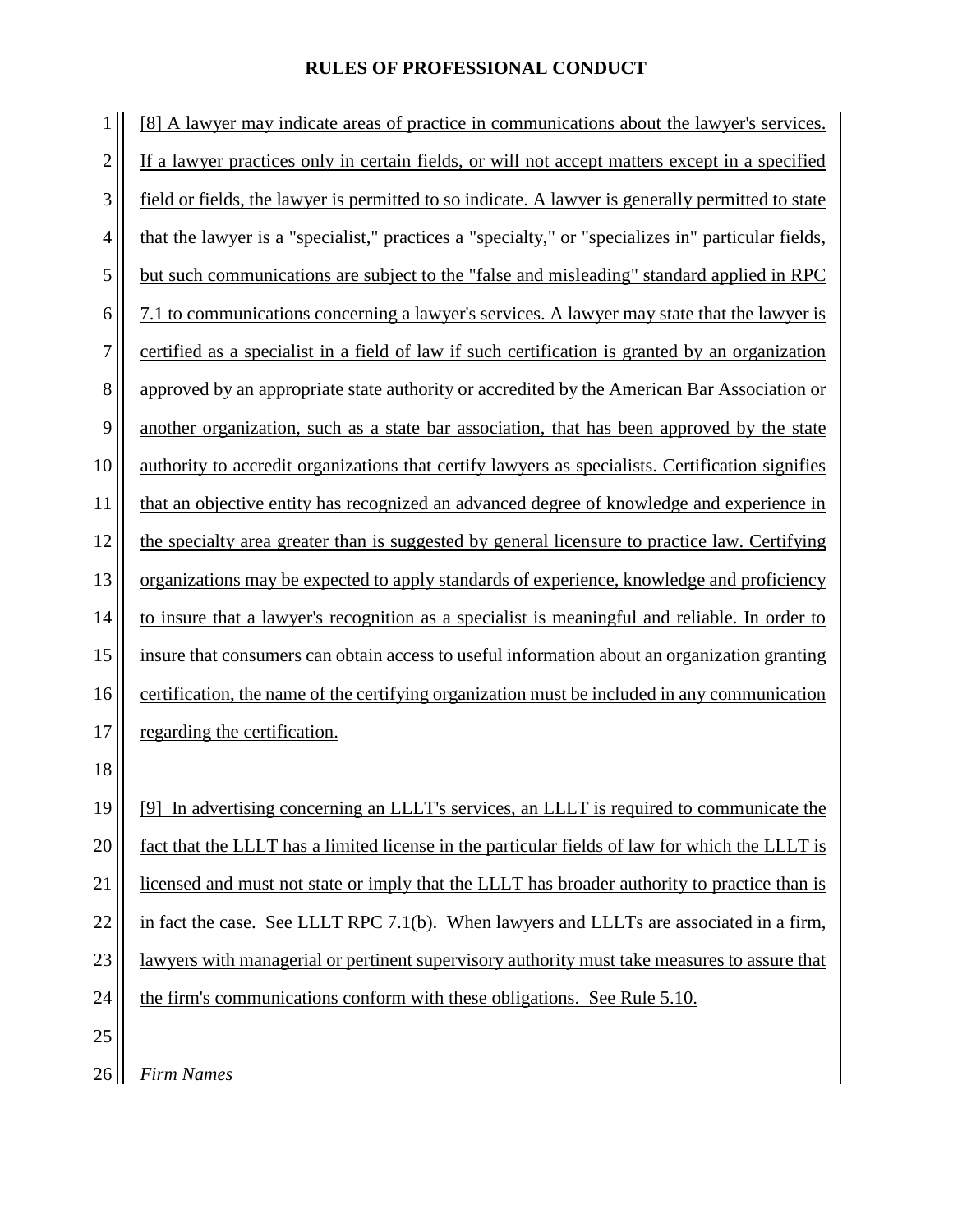| 1              | [10] A firm may be designated by the names of all or some of its members, by the names of     |
|----------------|-----------------------------------------------------------------------------------------------|
| $\overline{2}$ | deceased members where there has been a continuing succession in the firm's identity or by    |
| 3              | a trade name such as the "ABC Legal Clinic." A lawyer or law firm may also be designated      |
| 4              | by a distinctive website address or comparable professional designation. Although the United  |
| 5              | States Supreme Court has held that legislation may prohibit the use of trade names in         |
| 6              | professional practice, use of such names in law practice is acceptable so long as it is not   |
| 7              | misleading. If a private firm uses a trade name that includes a geographical name such as     |
| 8              | "Springfield Legal Clinic," an express disclaimer that it is a public legal aid agency may be |
| 9              | required to avoid a misleading implication. It may be observed that any firm name including   |
| 10             | the name of a deceased partner is, strictly speaking, a trade name. The use of such names to  |
| 11             | designate law firms has proven a useful means of identification. However, it is misleading to |
| 12             | use the name of a lawyer or LLLT not associated with the firm or a predecessor of the firm,   |
| 13             | or the name of an individual who is neither a lawyer nor an LLLT.                             |
| 14             |                                                                                               |
| 15             | [11] Lawyers or LLLTs sharing office facilities, but who are not in fact associated with each |
| 16             | other in a law firm, may not denominate themselves as, for example, "Smith and Jones," for    |
| 17             | that title suggests that they are practicing law together in a firm.                          |
| 18             |                                                                                               |
| 19             | [12] When lawyers and LLLTs are associated with each other in a law firm, the firm may be     |
| 20             | designated using the name of a member LLLT if the name is not otherwise in violation of       |
| 21             | this rule.                                                                                    |
| 22             |                                                                                               |
| 23             | [13] Lawyers or LLLTs practicing out of the same office who are not partners, shareholders    |
| 24             | of a professional corporation, or members of a professional limited liability company or      |
| 25             | partnership may not join their names together. Lawyers or LLLTs who are not (1) partners,     |
| 26             | shareholders of a professional corporation, or members of a professional limited liability    |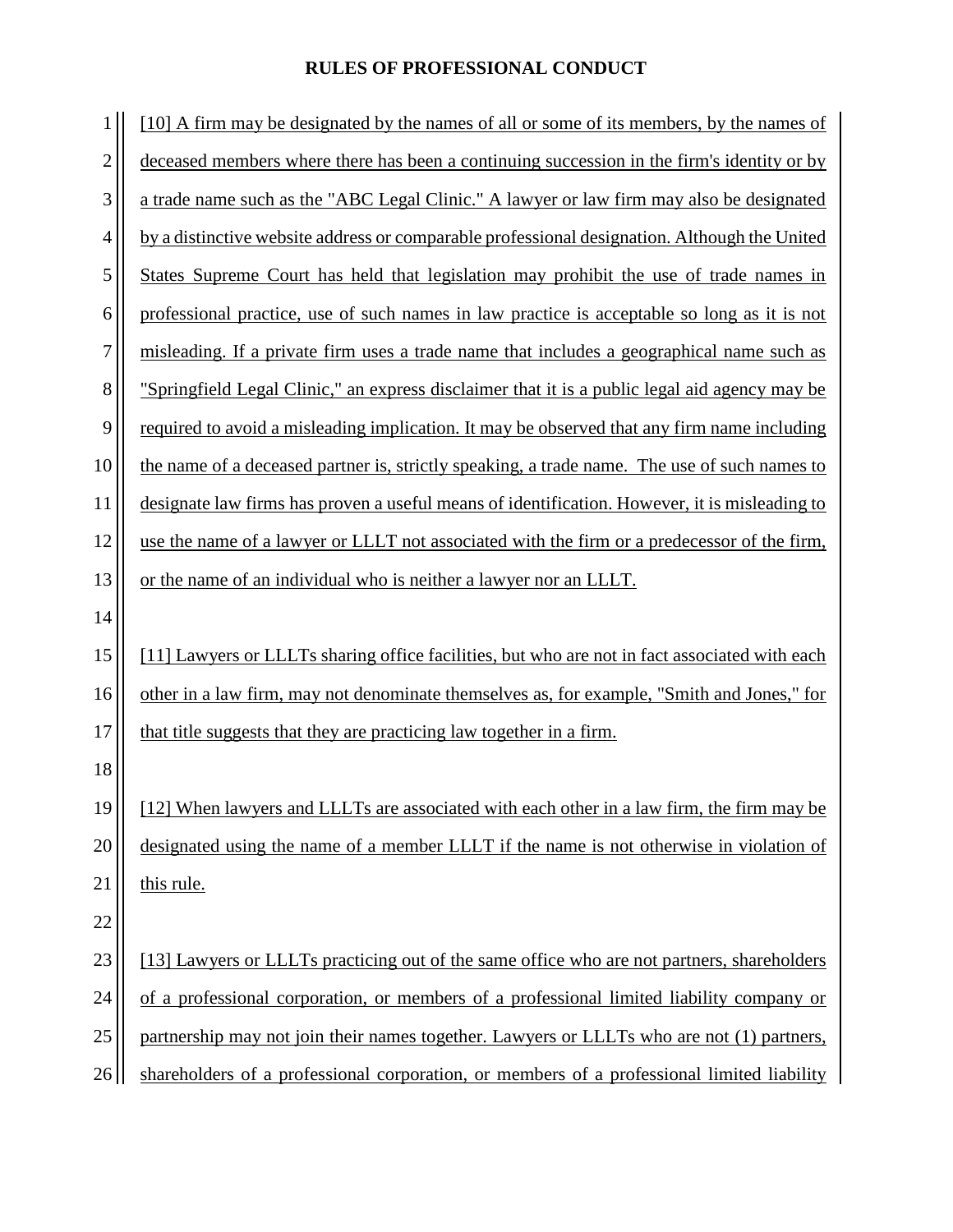|                | company or partnership, or (2) employees of a sole proprietorship, partnership, professional      |
|----------------|---------------------------------------------------------------------------------------------------|
| $\overline{2}$ | corporation, or members of a professional limited liability company or partnership or other       |
| 3              | organization, or (3) in the relationship of being "Of Counsel" to a sole proprietorship,          |
| 4              | partnership, professional corporation, or members of a professional limited liability company     |
| 5              | or partnership or other organization, must have separate letterheads, cards, and pleading         |
| 6              | paper, and must sign their names individually at the end of all pleadings and correspondence      |
| 7              | and not in conjunction with the names of other lawyers or LLLTs.                                  |
| 8              |                                                                                                   |
| 9              | [14] A law firm with offices in more than one jurisdiction may use the same name or other         |
| 10             | professional designation in each jurisdiction. See RPC 5.5(f) & cmt. [22]. In order to avoid      |
| 11             | misleading the public, when lawyers or LLLTs are identified as practicing in a particular         |
| 12             | office, the firm should indicate the jurisdictional limitations on those not licensed to practice |
| 13             | in the jurisdiction where the office is located.                                                  |
|                |                                                                                                   |
| 14             |                                                                                                   |
| 15             | <b>RPC 7.2 ADVERTISING [Reserved.]</b>                                                            |
| 16             | $(a)$ Subject to the requirements of Rules 7.1 and 7.3, a lawyer may advertise services           |
| 17             | through written, recorded or electronic communication, including public media.                    |
| 18             | (b) A lawyer shall not give anything of value to a person for recommending the lawyer's           |
| 19             | services, except that a lawyer may                                                                |
| 20             | (1) pay the reasonable costs of advertisements or communications permitted by this                |
| 21             | Rule;                                                                                             |
| 22             | (2) pay the usual charges of a legal service plan or a not for profit lawyer referral             |
| 23             | service;                                                                                          |
| 24             | (3) pay for a law practice in accordance with Rule 1.17; and                                      |
| 25             |                                                                                                   |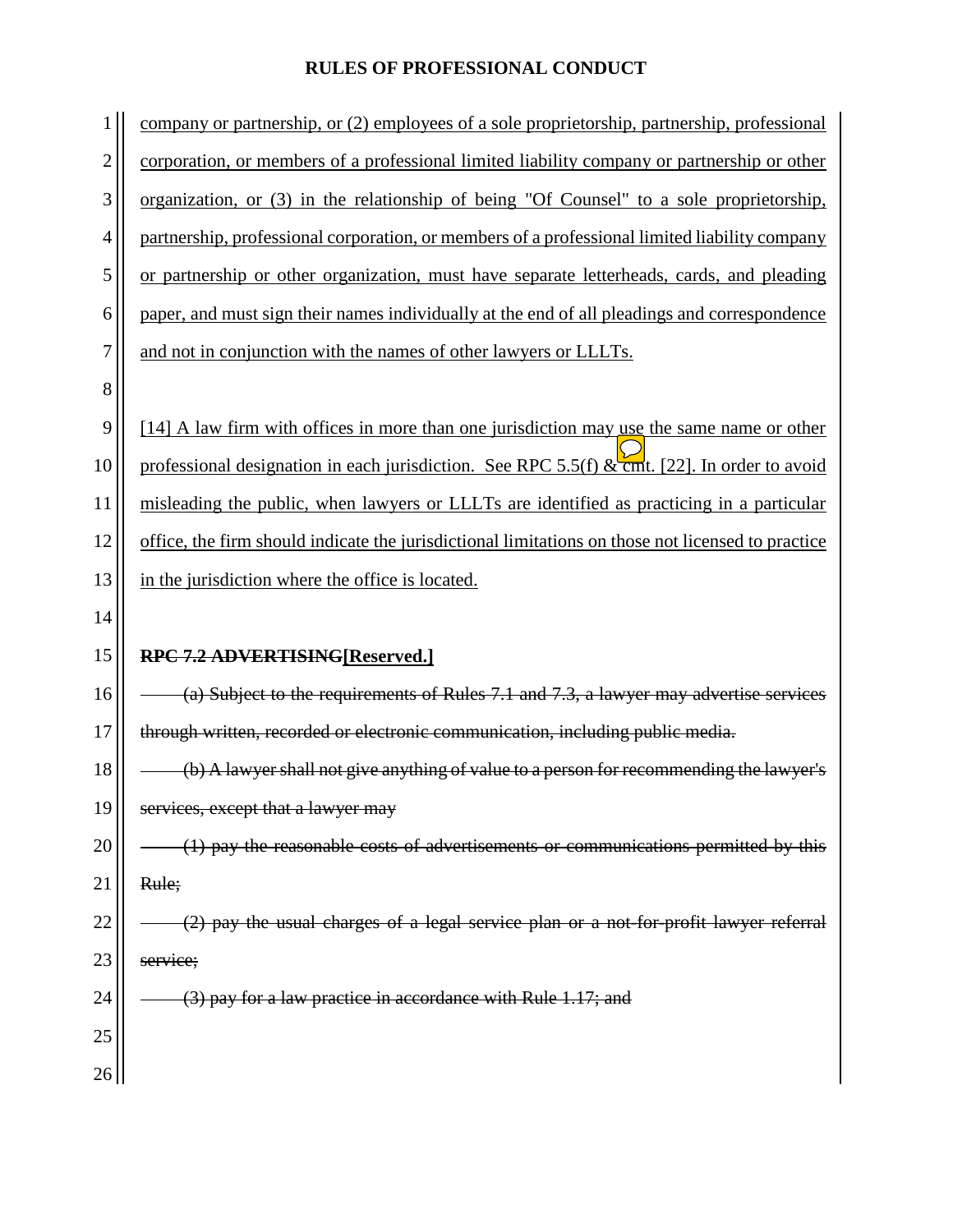| 1  | (4) refer clients to another lawyer or LLLT pursuant to an agreement not otherwise                |
|----|---------------------------------------------------------------------------------------------------|
| 2  | prohibited under these Rules that provides for the other person to refer clients or customers     |
| 3  | to the lawyer, if                                                                                 |
| 4  | (i) the reciprocal referral agreement is not exclusive, and                                       |
| 5  | (ii) the client is informed of the existence and nature of the agreement.                         |
| 6  | (c) Any communication made pursuant to this Rule shall include the name and office                |
| 7  | address of at least one lawyer or law firm responsible for its content.                           |
| 8  |                                                                                                   |
| 9  | <b>Comment</b>                                                                                    |
| 10 | [1] To assist the public in learning about and obtaining legal services, lawyers should be        |
| 11 | allowed to make known their services not only through reputation but also through organized       |
| 12 | information campaigns in the form of advertising. Advertising involves an active quest for        |
| 13 | clients, contrary to the tradition that a lawyer should not seek clientele. However, the public's |
| 14 | need to know about legal services can be fulfilled in part through advertising. This need is      |
| 15 | particularly acute in the case of persons of moderate means who have not made extensive           |
| 16 | use of legal services. The interest in expanding public information about legal services ought    |
| 17 | to prevail over considerations of tradition. Nevertheless, advertising by lawyers entails the     |
| 18 | risk of practices that are misleading or overreaching.                                            |
| 19 |                                                                                                   |
| 20 | [2] This Rule permits public dissemination of information concerning a lawyer's name or           |
| 21 | firm name, address, e-mail address, website, and telephone number; the kinds of services the      |
| 22 | lawyer will undertake; the basis on which the lawyer's fees are determined, including prices      |
| 23 | for specific services and payment and credit arrangements; a lawyer's foreign language            |
| 24 | ability; names of references and, with their consent, names of clients regularly represented;     |
| 25 | and other information that might invite the attention of those seeking legal assistance.          |
| 26 |                                                                                                   |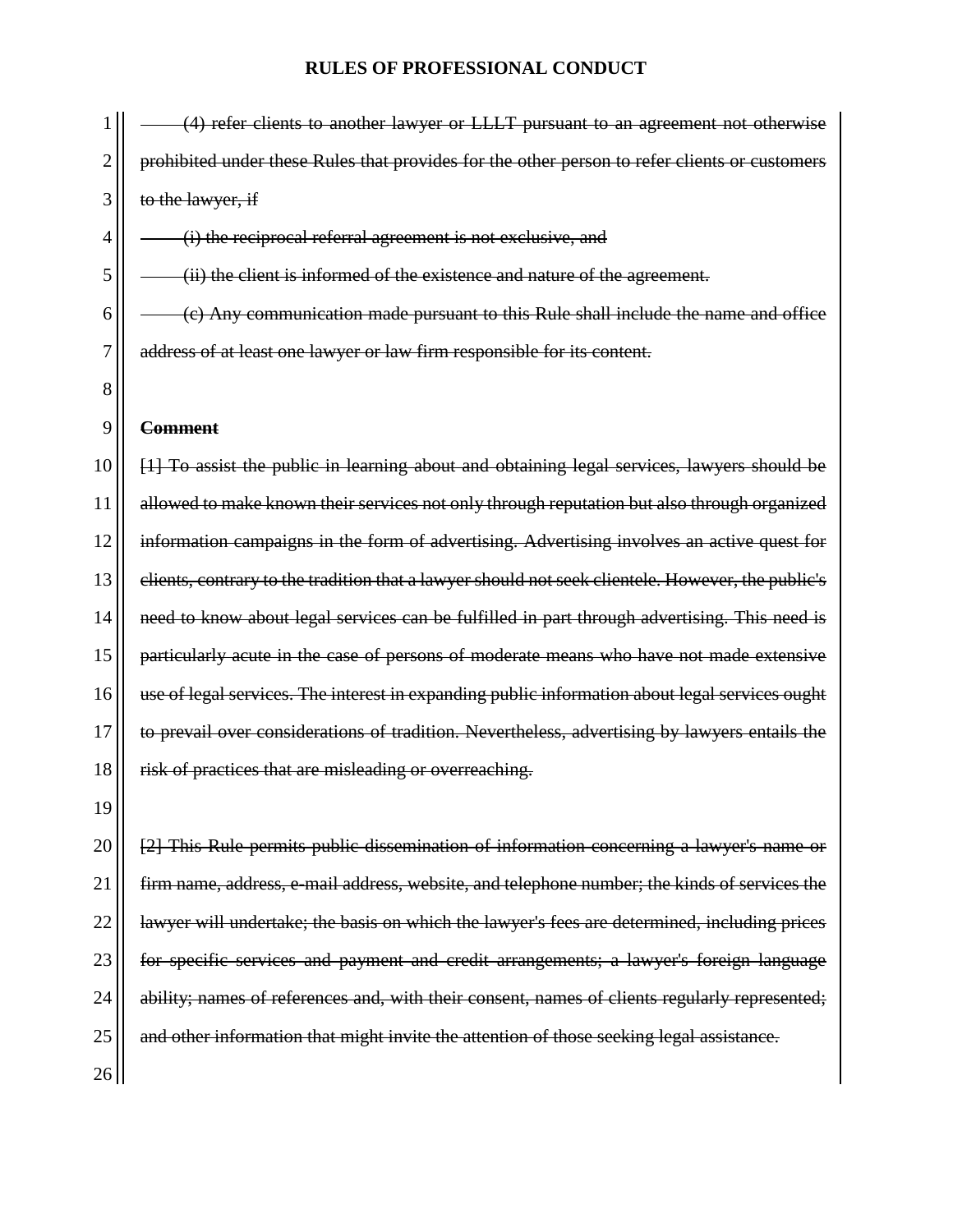|                | [3] Questions of effectiveness and taste in advertising are matters of speculation and          |
|----------------|-------------------------------------------------------------------------------------------------|
| $\overline{c}$ | subjective judgment. Some jurisdictions have had extensive prohibitions against television      |
| 3              | and other forms of advertising, against advertising going beyond specified facts about a        |
| 4              | lawyer, or against "undignified" advertising. Television, the Internet, and other forms of      |
| 5              | electronic communication are now among the most powerful media for getting information          |
| 6              | to the public, particularly persons of low and moderate income; prohibiting television,         |
| 7              | Internet, and other forms of electronic advertising, therefore, would impede the flow of        |
| 8              | information about legal services to many sectors of the public. Limiting the information that   |
| 9              | may be advertised has a similar effect and assumes that the bar can accurately forecast the     |
| 10             | kind of information that the public would regard as relevant. But see Rule $7.3(a)$ for the     |
| 11             | prohibition against a solicitation of a possible client through a real-time electronic exchange |
| 12             | initiated by the lawyer.                                                                        |
| 13             |                                                                                                 |
| 14             | [4] Neither this Rule nor Rule 7.3 prohibits communications authorized by law, such as          |
| 15             | notice to members of a class in class action litigation.                                        |
| 16             |                                                                                                 |
| 17             | Paying Others to Recommend a Lawyer                                                             |
| 18             | [5] [Washington revision] Except as permitted under paragraphs (b)(1) (b)(4), lawyers are       |
| 19             | not permitted to pay others for recommending the lawyer's services or for channeling            |
| 20             | professional work in a manner that violates Rule 7.3. A communication contains a                |
| 21             | recommendation if it endorses or vouches for a lawyer's credentials, abilities, competence,     |
| 22             |                                                                                                 |
|                | character, or other professional qualities. Paragraph (b)(1), however, allows a lawyer to pay   |
| 23             | for advertising and communications permitted by this Rule, including the costs of print         |
| 24             | directory listings, on-line directory listings, newspaper ads, television and radio airtime,    |
| 25             | domain-name registrations, sponsorship fees, Internet-based advertisements, and group           |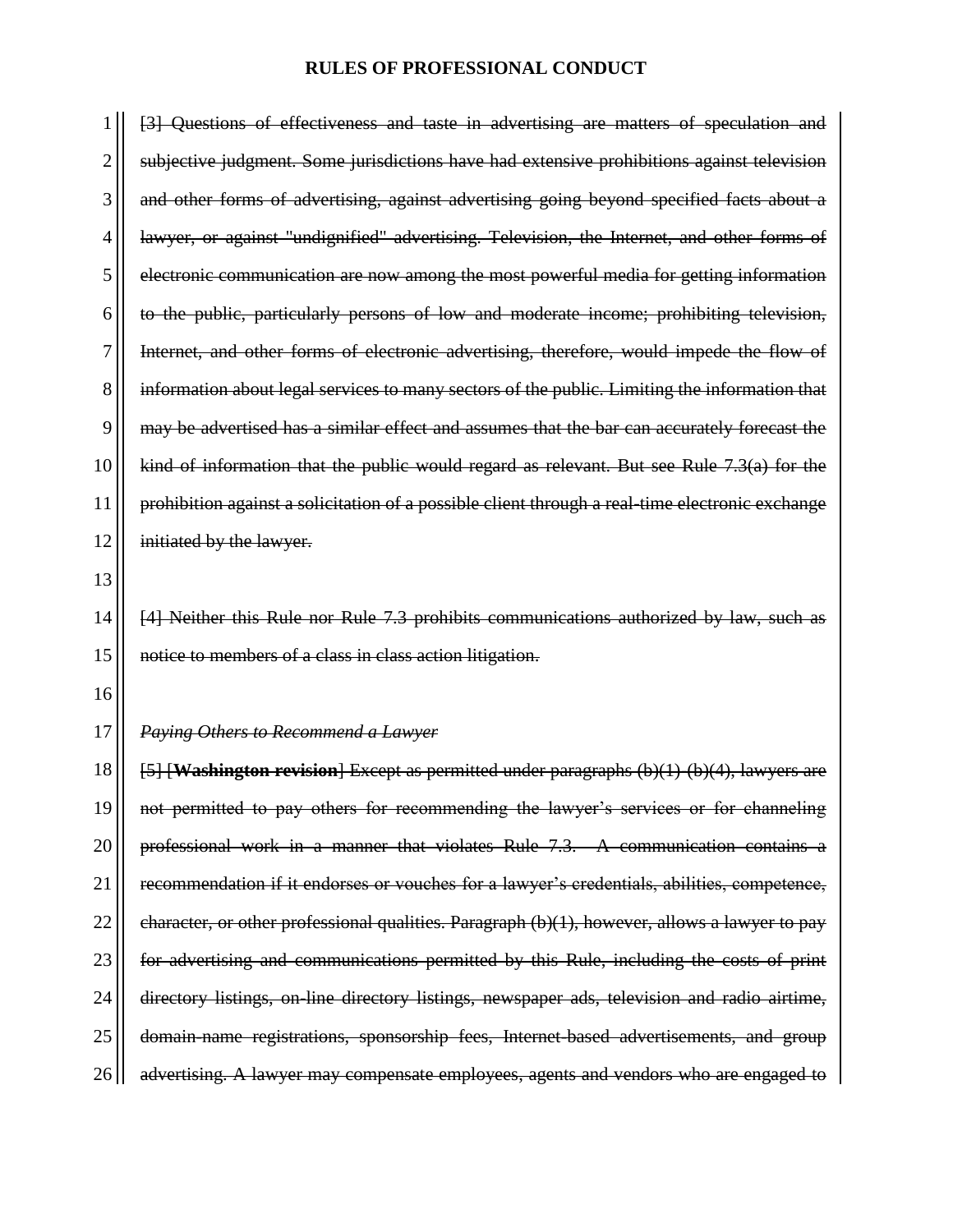|    | marketing or client-development services, such as publicists, public-relations                   |
|----|--------------------------------------------------------------------------------------------------|
| 2  | personnel, business development staff and website designers. Moreover, a lawyer may pay          |
| 3  | others for generating client leads, such as Internet-based client leads, as long as the lead     |
| 4  | generator does not recommend the lawyer, any payment to the lead generator is consistent         |
| 5  | with Rules 1.5(e) (division of fees) and 5.4 (professional independence of the lawyer), and      |
| 6  | lead generator's communications are consistent with Rule 7.1 (communications                     |
|    | concerning a lawyer's services). To comply with Rule 7.1, a lawyer must not pay a lead           |
| 8  | generator that states, implies, or creates a reasonable impression that it is recommending the   |
| 9  | lawyer, is making the referral without payment from the lawyer, or has analyzed a person's       |
| 10 | legal problems when determining which lawyer should receive the referral. See also Rule 5.3      |
| 11 | (duties of lawyers and law firms with respect to the conduct of nonlawyers); RPC 8.4(a)          |
| 12 | (duty to avoid violating the rules through the acts of another). For the definition of nonlawyer |
| 13 | for the purposes of Rule 5.3, see Washington Comment [5] to Rule 5.3.                            |
| 14 |                                                                                                  |

15 16 17 18 19 20 21 22 23 [6] [**Washington revision**] A lawyer may pay the usual charges of a legal service plan or a not-for-profit lawyer referral service. A legal service plan is a prepaid or group legal service plan or a similar delivery system that assists people who seek to secure legal representation. A lawyer referral service, on the other hand, is any organization that holds itself out to the public as a lawyer referral service. Such referral services are understood by the public to be consumer-oriented organizations that provide unbiased referrals to lawyers with appropriate experience in the subject matter of the representation and afford other client protections, such as complaint procedures or malpractice insurance requirements. Consequently, this Rule only permits a lawyer to pay the usual charges of a not-for-profit lawyer referral service.

24

25 26 [7] A lawyer who accepts assignments or referrals from a legal service plan or referrals from a lawyer referral service must act reasonably to assure that the activities of the plan or service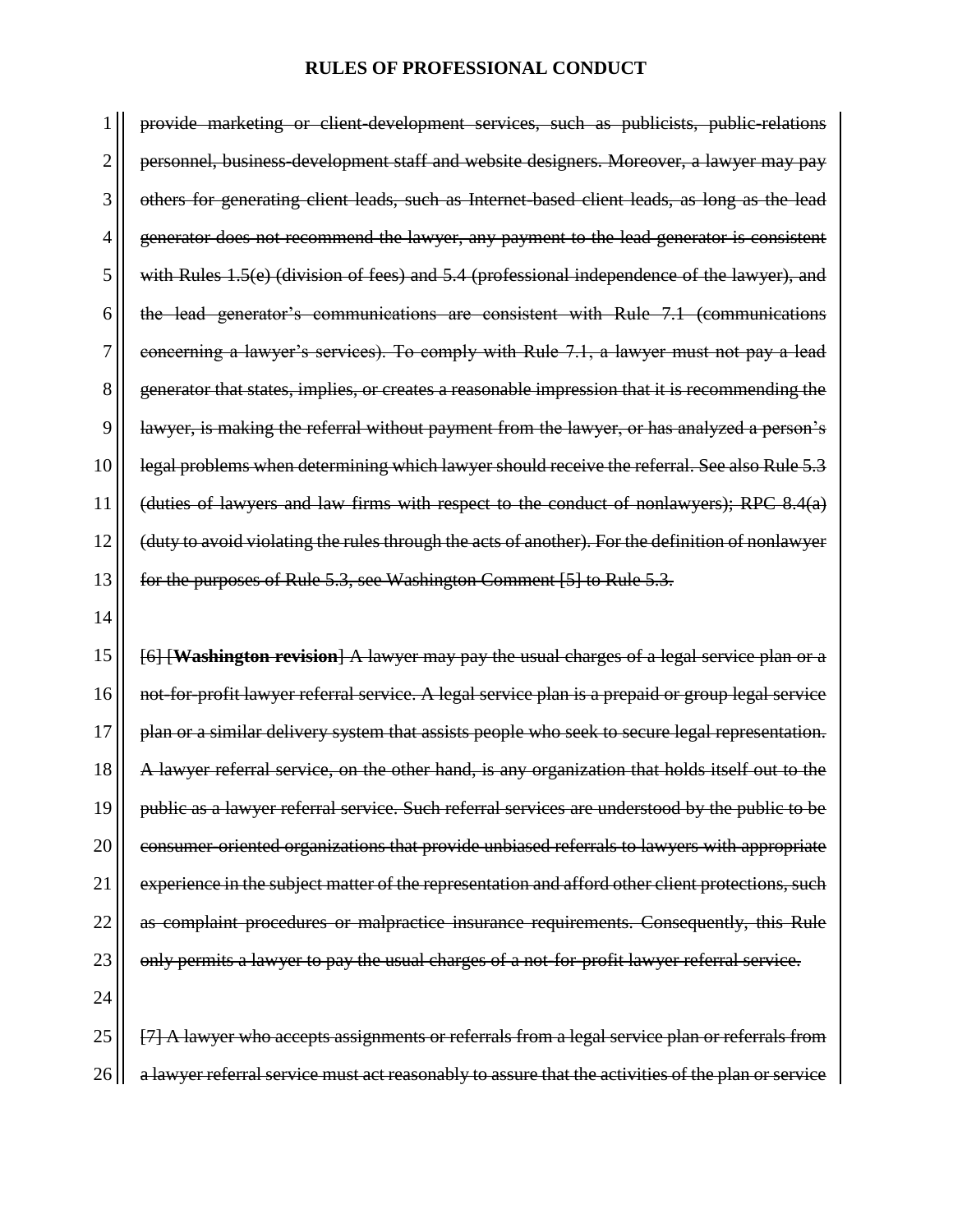1 2 3 4 5 6 7 are compatible with the lawyer's professional obligations. See Rule 5.3. Legal service plans and lawyer referral services may communicate with the public, but such communication must be in conformity with these Rules. Thus, advertising must not be false or misleading, as would be the case if the communications of a group advertising program or a group legal services plan would mislead the public to think that it was a lawyer referral service sponsored by a state agency or bar association. Nor could the lawyer allow in-person, telephonic, or real-time contacts that would violate Rule 7.3.

9 10 11 12 13 14 15 16 17 18 19 20 [8] [**Washington revision**] A lawyer also may agree to refer clients to another lawyer in return for the undertaking of that person to refer clients or customers to the lawyer. Such reciprocal referral arrangements must not interfere with the lawyer's professional judgment as to making referrals or as to providing substantive legal services. See Rules 2.1 and 5.4(c). Except as provided in Rule 1.5(e), a lawyer who receives referrals from a lawyer must not pay anything solely for the referral, but the lawyer does not violate paragraph (b) of this Rule by agreeing to refer clients to the other lawyer, so long as the reciprocal referral agreement is not exclusive and the client is informed of the referral agreement. Conflicts of interest created by such arrangements are governed by Rule 1.7. Reciprocal referral agreements should not be of indefinite duration and should be reviewed periodically to determine whether they comply with these Rules. This Rule does not restrict referrals or divisions of revenues or net income among lawyers within firms comprised of multiple entities.

21

22

8

#### **Additional Washington Comment (9)**

23 24 25 26 [9] That portion of Model Rule 7.2(b)(4) that allows lawyers to enter into reciprocal referral agreements with nonlawyer professionals was not adopted. A lawyer may agree to refer clients to an LLLT in return for the undertaking of that person to refer clients to the lawyer. The guidance provided in Comment [8] to this Rule is also applicable to reciprocal referral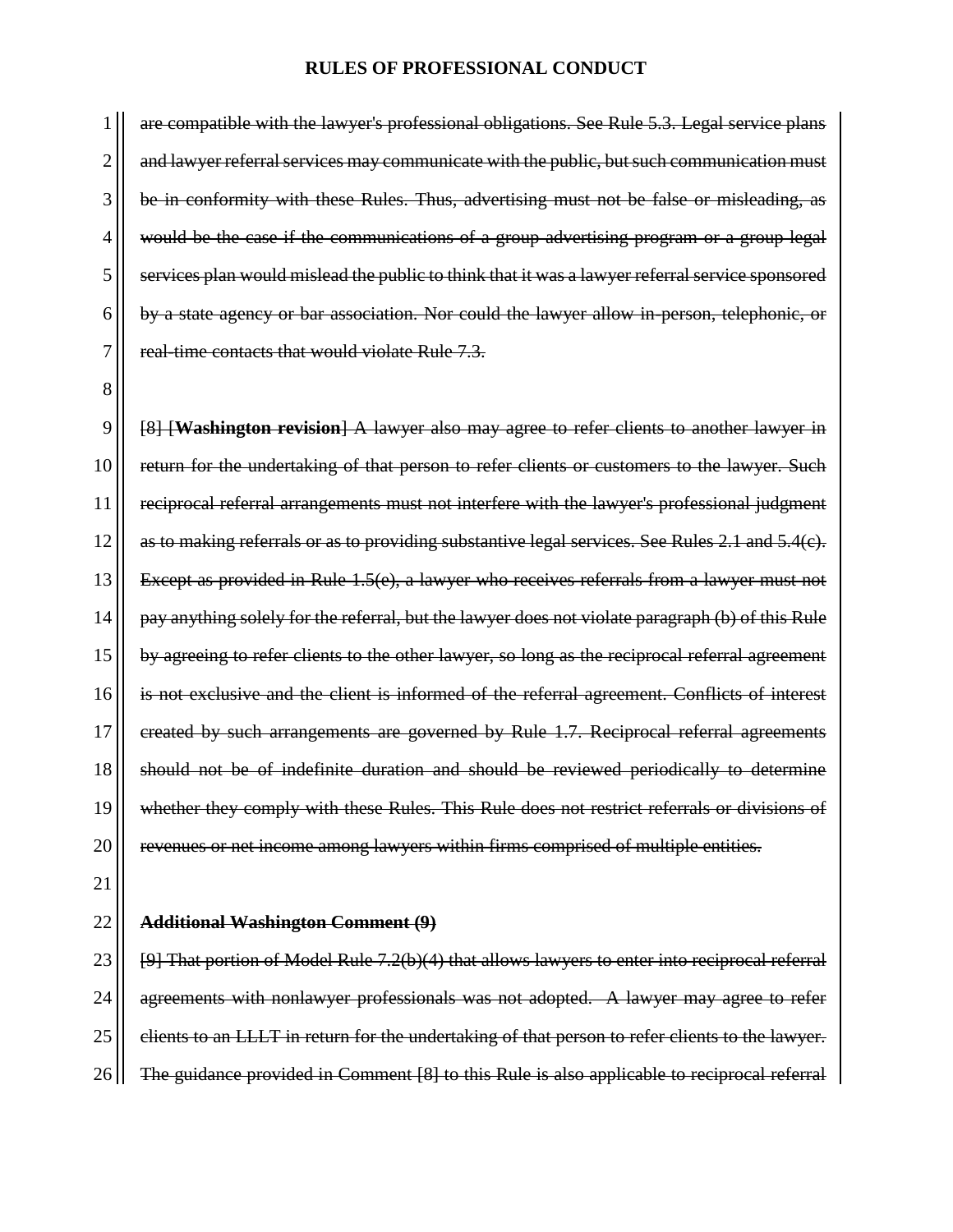| $\mathbf{1}$   | arrangements between lawyers and LLLTs. Under LLLT RPC 1.5(e), however, an LLLT             |
|----------------|---------------------------------------------------------------------------------------------|
| $\overline{2}$ | may not enter into an arrangement for the division of a fee with a lawyer who is not in the |
| 3              | same firm as the LLLT.                                                                      |
| $\overline{4}$ |                                                                                             |
| 5              |                                                                                             |
| 6              |                                                                                             |
| $\overline{7}$ |                                                                                             |
| $8\,$          |                                                                                             |
| 9              |                                                                                             |
| $10\,$         |                                                                                             |
| 11             |                                                                                             |
| 12             |                                                                                             |
| 13             |                                                                                             |
| 14             |                                                                                             |
| 15             |                                                                                             |
| 16             |                                                                                             |
| $17\,$         |                                                                                             |
| 18             |                                                                                             |
| 19             |                                                                                             |
| 20             |                                                                                             |
| 21             |                                                                                             |
| 22             |                                                                                             |
| 23             |                                                                                             |
| 24             |                                                                                             |
| 25             |                                                                                             |
| 26             |                                                                                             |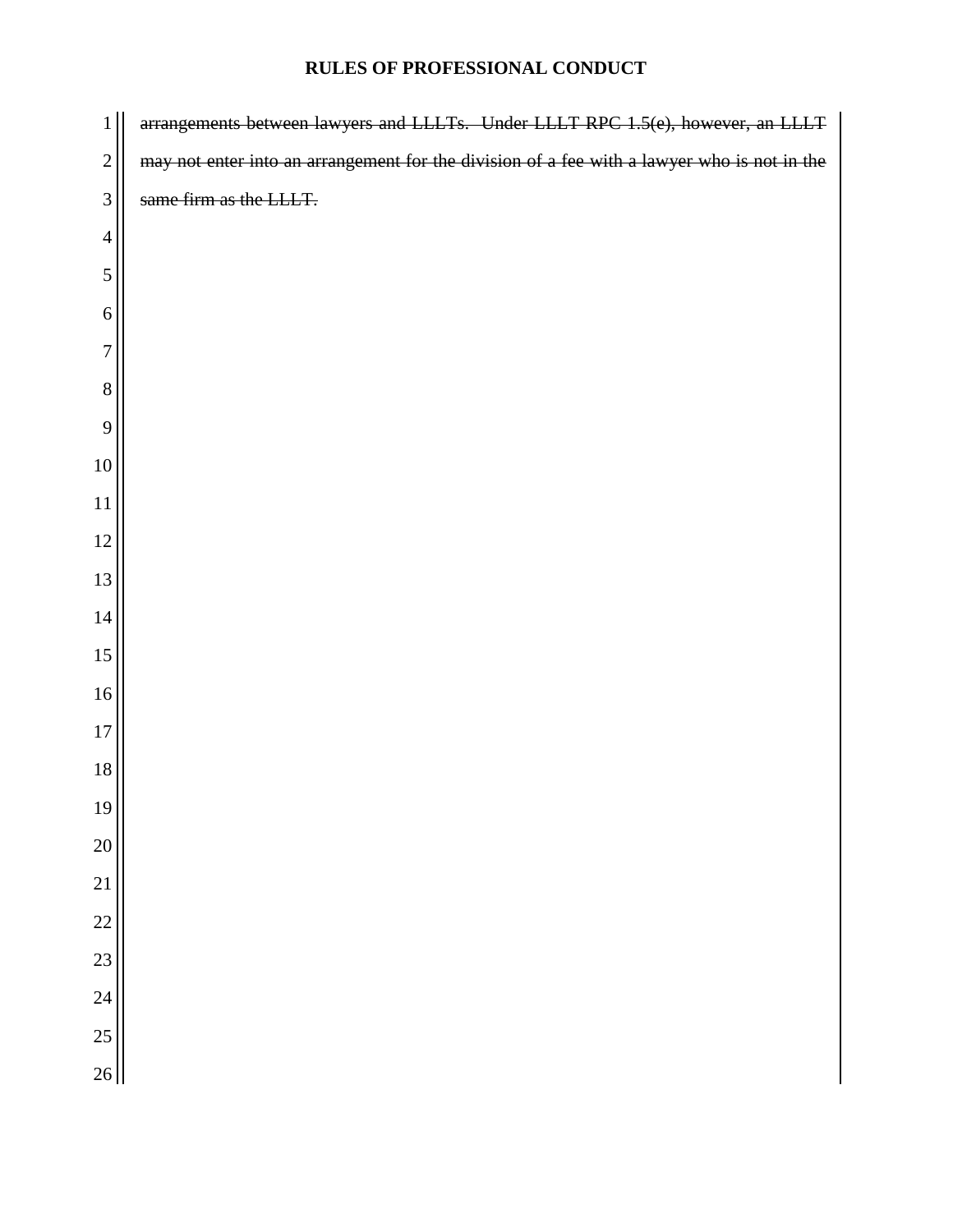7

15

1

#### **RPC 7.3 SOLICITATION OF CLIENTS**

(a) A lawyer shall not directly or through a third person, by in-person, live telephone, or realtime electronic contact may solicit professional employment from a possible client when a significant motive for the lawyer's doing so is the lawyer's pecuniary gain, unless the person contacted:

 $(1)$  is a lawyer or an LLLT or the solicitation is false or misleading;

8 9 10 11 (2) has a family, close personal, or prior professional relationship with the lawyer; or the lawyer knows or reasonably should know that the physical, emotional, or mental state of the subject of the solicitation is such that the person could not exercise reasonable judgment in employing a lawyer;

12 13 14 (3) has consented to the contact by requesting a referral from a not-for-profit lawyer referral service. the subject of the solicitation has made known to the lawyer a desire not to be solicited by the lawyer; or

(4) the solicitation involves coercion, duress, or harassment.

16 17 18 19 20 21 (b) A lawyer shall not solicit professional employment from a client by written, recorded or electronic communication or by in-person, telephone or real-time electronic contact even when not otherwise prohibited by paragraph (a), if compensate, or give or promise anything of value to, a person who is not an employee or lawyer in the same law firm for the purpose of recommending or securing the services of the lawyer or law firm, except that a lawyer may;:

22 23 24 (1) the target of the solicitation has made known to the lawyer a desire not to be solicited by the lawyer; or pay the reasonable cost of advertisements or communications permitted by RPC 7.1, including online group advertising;

25 26 (2) the solicitation involves coercion, duress or harassment. pay the usual charges of a legal service plan or a not-for-profit lawyer referral service;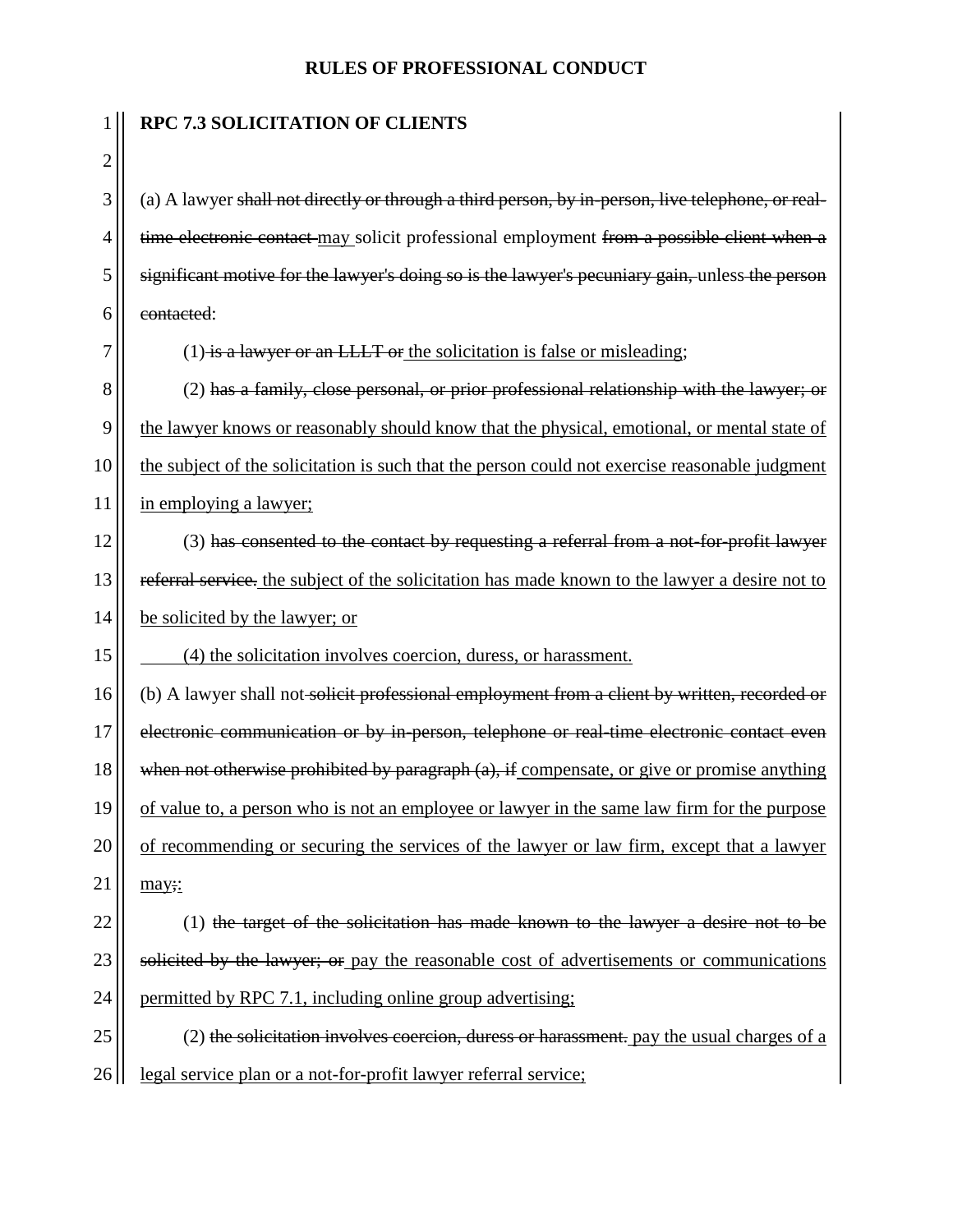|                | (3) pay for a law practice in accordance with RPC 1.17;                                         |
|----------------|-------------------------------------------------------------------------------------------------|
| $\overline{c}$ | (4) refer clients to another lawyer or LLLT or other nonlawyer professional pursuant            |
| 3              | to an agreement not otherwise prohibited under these Rules that provides for the other person   |
| $\overline{4}$ | to refer clients or customers to the lawyer, if:                                                |
| 5              | (i) the reciprocal referral agreement is not exclusive, and                                     |
| 6              | (ii) the client is informed of the existence and nature of the agreement;                       |
| 7              | (5) give nominal gifts that are neither intended nor reasonably expected to be a form of        |
| 8              | compensation for recommending a lawyer's services.                                              |
| 9              | (c) [Reserved.]                                                                                 |
| 10             | (d) Notwithstanding the prohibitions in paragraph $(a)$ , a lawyer may participate with a       |
| 11             | prepaid or group legal service plan operated by an organization not owned or directed by the    |
| 12             | lawyer that uses in-person or telephone contact to solicit memberships or subscriptions for     |
| 13             | the plan from persons who are not known to need legal services in a particular matter covered   |
|                |                                                                                                 |
| 14             | by the plan. [Reserved.]                                                                        |
| 15             |                                                                                                 |
| 16             | <b>Comment</b>                                                                                  |
| 17             | [1] [Washington revision] A solicitation is a targeted communication initiated by the or on     |
| 18             | behalf of a lawyer that is directed to a specific person and that offers to provide, or can     |
|                | reasonably be understood as offering to provide, legal services. Solicitations can include in-  |
| 20             | person, written, telephonic, and electronic communications. In contrast, a lawyer's             |
| 19<br>21       | communication typically does not constitute a solicitation if it is directed to the general     |
| 22             | public, such as through a billboard, an Internet banner advertisement, a website, or a          |
| 23             | television commercial, or if it is in response to a request for information or is automatically |
| 24             | generated in response to Internet searches.                                                     |
| 25             |                                                                                                 |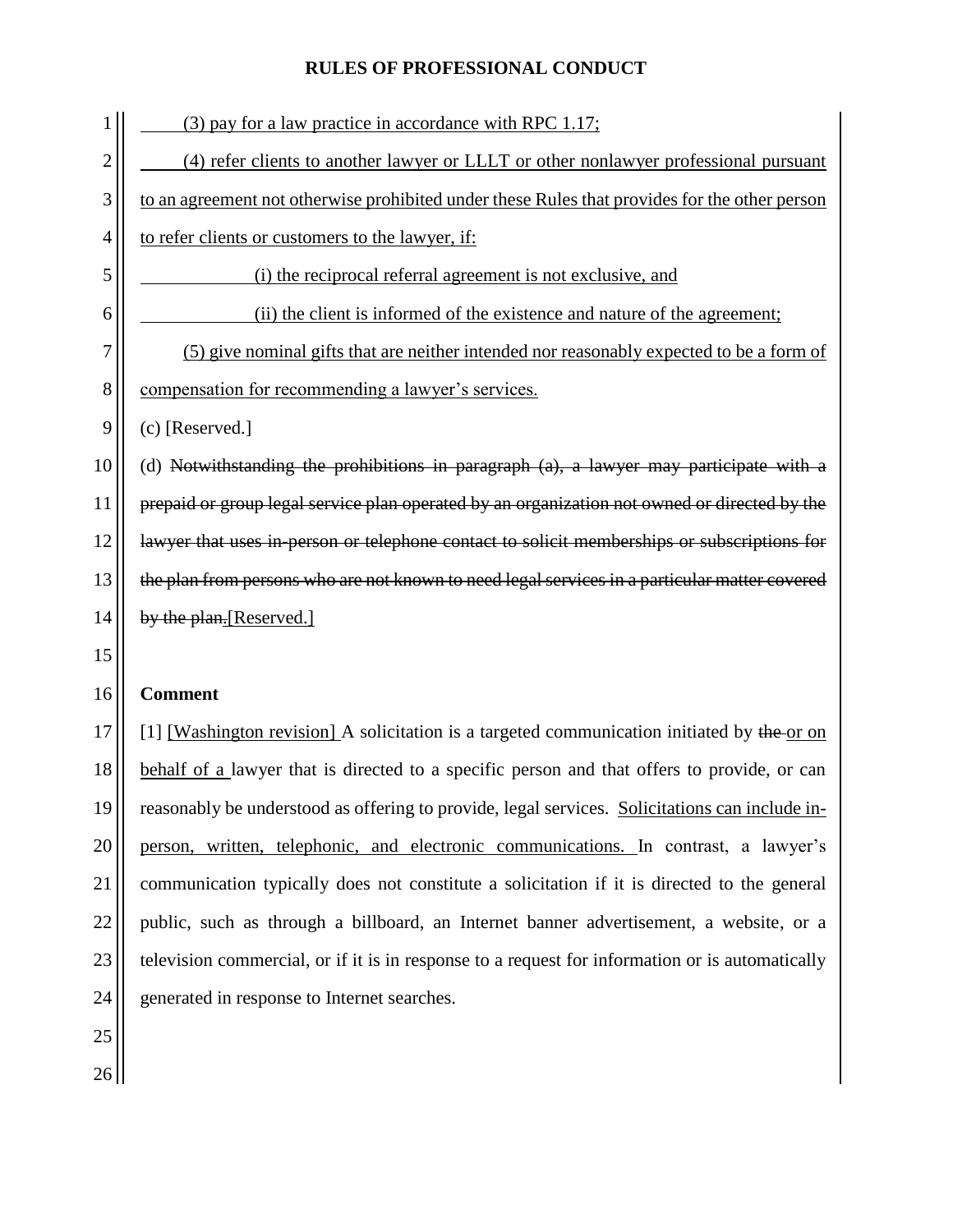1 2 3 4 5 6 7 8 [2] [Reserved.]There is a potential for abuse when a solicitation involves direct in-person, live telephone or real-time electronic contact by a lawyer with someone known to need legal services. These forms of contact subject a person to the private importuning of the trained advocate in a direct interpersonal encounter. The person, who may already feel overwhelmed by the circumstances giving rise to the need for legal services, may find it difficult fully to evaluate all available alternatives with reasoned judgment and appropriate self-interest in the face of the lawyer's presence and insistence upon being retained immediately. The situation is fraught with the possibility of undue influence, intimidation, and over-reaching.

9

10 11 12 13 14 15 16 17 18 [3] [Reserved.] This potential for abuse inherent in direct in-person, live telephone or realtime electronic solicitation justifies its prohibition, particularly since lawyers have alternative means of conveying necessary information to those who may be in need of legal services. In particular, communications can be mailed or transmitted by email or other electronic means that do not involve real-time contact and do not violate other laws governing solicitations. These forms of communications and solicitations make it possible for the public to be informed about the need for legal services, and about the qualifications of available lawyers and law firms, without subjecting the public to direct in-person, telephone or real-time electronic persuasion that may overwhelm a person's judgment.

19

20 21 22 23 24 25 26 [4] [Reserved.] The use of general advertising and written, recorded or electronic communications to transmit information from lawyer to the public, rather than direct inperson, live telephone or real-time electronic contact, will help to assure that the information flows cleanly as well as freely. The contents of advertisements and communications permitted under Rule 7.2 can be permanently recorded so that they cannot be disputed and may be shared with others who know the lawyer. This potential for informal review is itself likely to help guard against statements and claims that might constitute false and misleading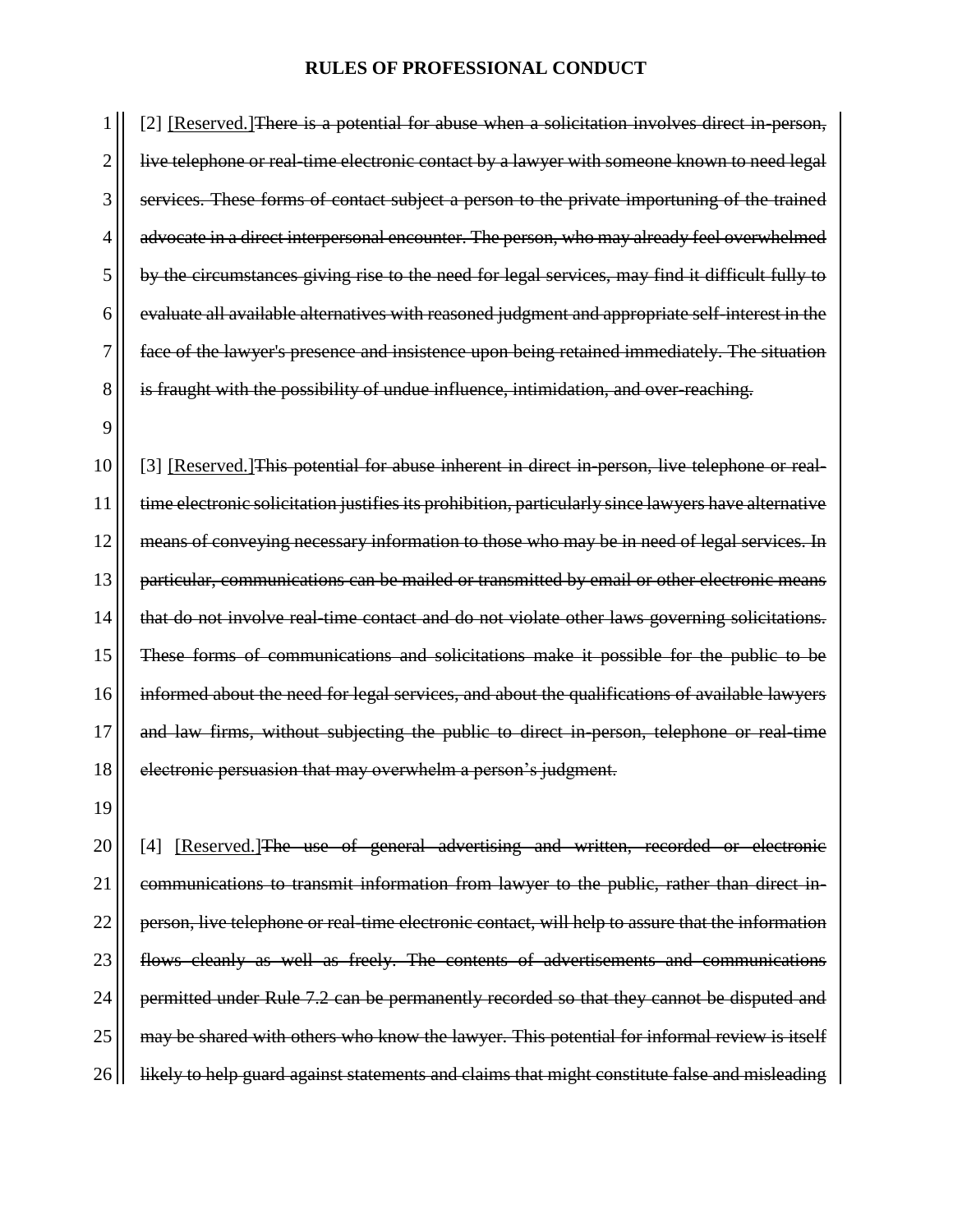1 2 3 4 communications, in violation of Rule 7.1. The contents of direct in-person, live telephone or real-time electronic contact can be disputed and may not be subject to third-party scrutiny. Consequently, they are much more likely to approach (and occasionally cross) the dividing line between accurate representations and those that are false and misleading.

6 7 8 9 10 11 12 13 14 15 [5] [Reserved.**Washington revision**] There is far less likelihood that a lawyer would engage in abusive practices against a former client, or a person with whom the lawyer has close personal or family relationship, or in situations in which the lawyer is motivated by considerations other than the lawyer's pecuniary gain. Nor is there a serious potential for abuse when the person contacted is a lawyer or an LLLT. Consequently, the general prohibition in Rule 7.3(a) is not applicable in those situations. Also, paragraph (a) is not intended to prohibit a lawyer from participating in constitutionally protected activities of public or charitable legal-service organizations or bona fide political, social, civic, fraternal, employee or trade organizations whose purposes include providing or recommending legal services to its members or beneficiaries.

16

5

17 18 19 20 21 22 23 24 [6] [Reserved.] But even permitted forms of solicitation can be abused. Thus, any solicitation which contains information which is false or misleading within the meaning of Rule 7.1, which involves coercion, duress or harassment within the meaning of Rule 7.3(b)(2), or which involves contact with someone who has made known to the lawyer a desire not to be solicited by the lawyer within the meaning of Rule 7.3(b)(1) is prohibited. Moreover, if after sending a letter or other communication as permitted by Rule 7.2 the lawyer receives no response, any further effort to communicate with the recipient of the communication may violate the provisions of Rule 7.3(b).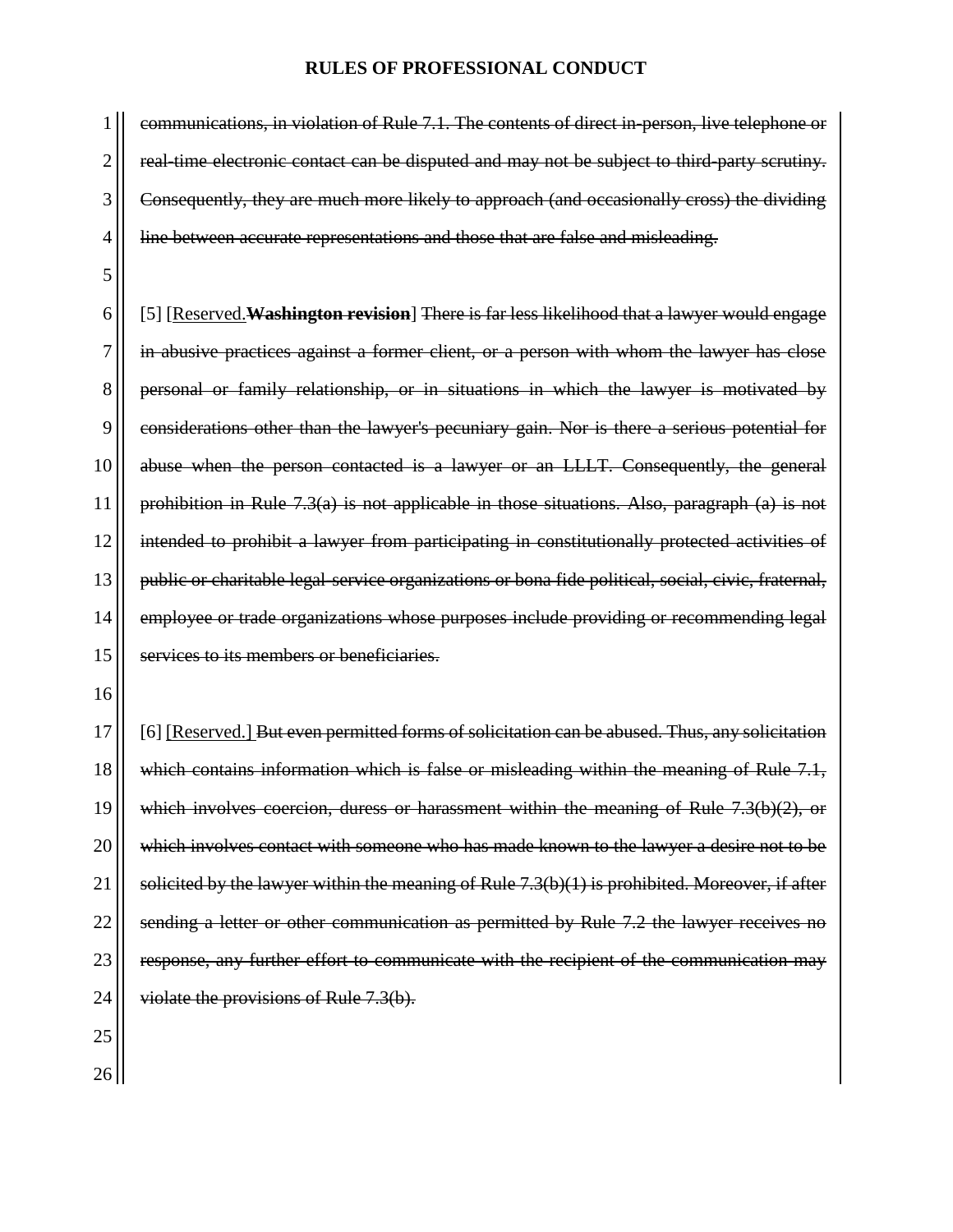1 2 3 4 5 6 7 8 9 10 11 12 13 14 15 16 17 18 19 20 21 22 23 24 25 26 [7] [Reserved] This Rule is not intended to prohibit a lawyer from contacting representatives of organizations or groups that may be interested in establishing a group or prepaid legal plan for their members, insureds, beneficiaries, or other third parties for the purpose of informing such entities of the availability of and details concerning the plan or arrangement which the lawyer or lawyer's firm is willing to offer. This form of communication is not directed to people who are seeking legal services for themselves. Rather, it is usually addressed to an individual acting in a fiduciary capacity seeking a supplier of legal services for others who may, if they choose, become prospective clients of the lawyer. Under these circumstances, the activity which the lawyer undertakes in communicating with such representatives and the type of information transmitted to the individual are functionally similar to and serve the same purpose as advertising permitted under Rule 7.2. [8] [Reserved.] [9] [Reserved.] Paragraph (d) of this Rule permits a lawyer to participate with an organization which uses personal contact to solicit members for its group or prepaid legal service plan, provided that the personal contact is not undertaken by any lawyer who would be a provider of legal services through the plan. The organization must not be owned by or directed (whether as manager or otherwise) by any lawyer or law firm that participates in the plan. For example, paragraph (d) would not permit a lawyer to create an organization controlled directly or indirectly by the lawyer and use the organization for the in-person or telephone solicitation of legal employment of the lawyer through memberships in the plan or otherwise. The communication permitted by these organizations also must not be directed to a person known to need legal services in a particular matter, but is to be designed to inform potential plan members generally of another means of affordable legal services. Lawyers who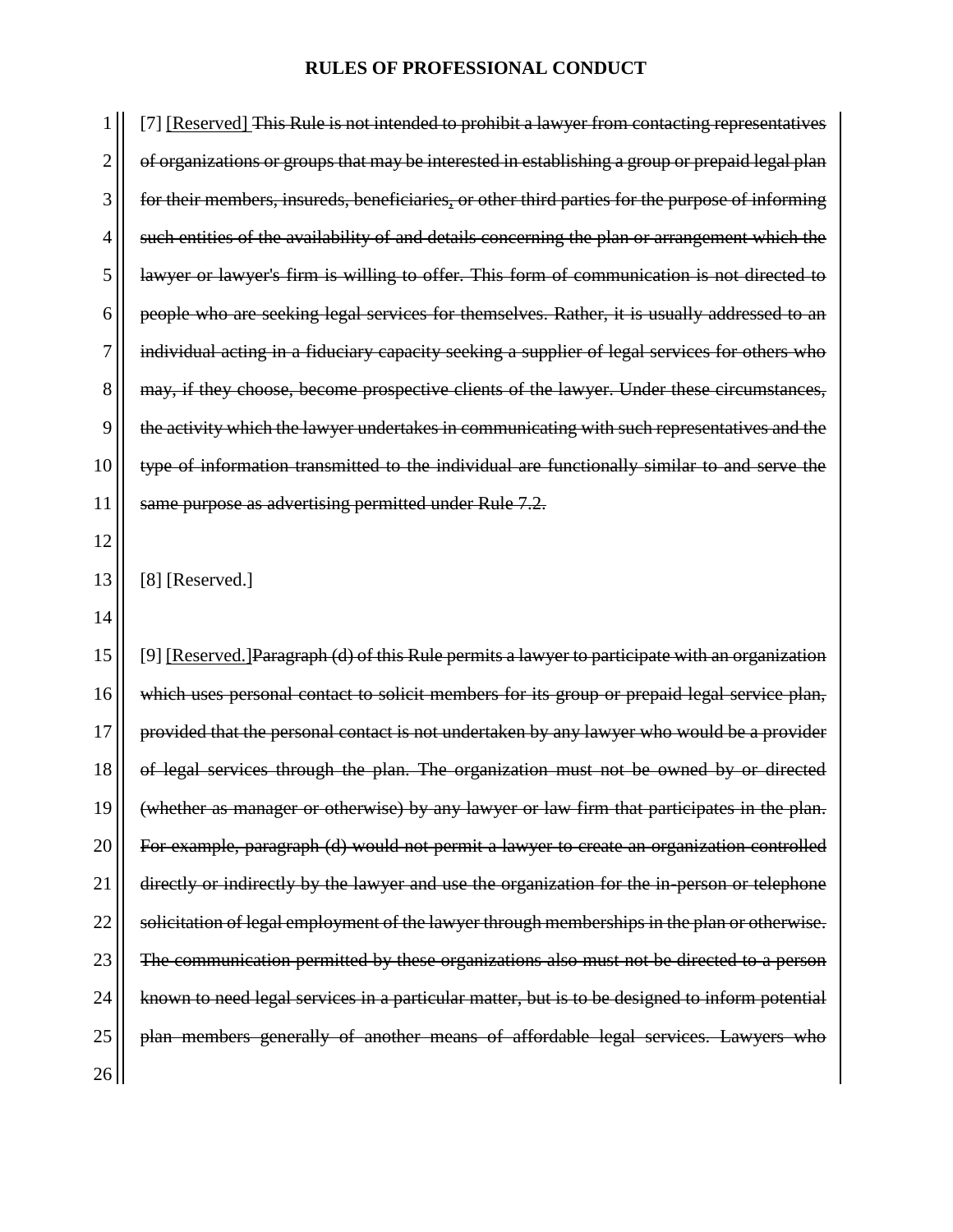1 2 participate in a legal service plan must reasonably assure that the plan sponsors are in compliance with Rules  $7.1, 7.2$  and  $7.3(b)$ . See  $8.4(a)$ .

3 4

#### **Additional Washington Comments (10 - 1416)**

5 6 7 8 9 10 11 12 13 14 15 16 17 18 19 20 21 22 23 24 25 26 [10] A lawyer who receives a referral from a third party should exercise caution in contacting the prospective client directly by in-person, live telephone, or real-time electronic contact. Such contact is generally prohibited by this Rule unless the prospective client has asked to be contacted by the lawyer. A prospective client may request such contact through a third party. Prior to initiating contact with the prospective client, however, the lawyer should confirm with the source of the referral that the prospective client has indeed made such a request. Similarly, when making referrals to other lawyers, the referring lawyer should discuss with the prospective client whether he or she wishes to be contacted directly. While all communications about a lawyer's services are subject to the general prohibition against false or misleading communication in RPC 7.1, in-person solicitation can create problems because of the particular circumstances in which the solicitation takes place, and those circumstances are, therefore, appropriately regulated. subsection (a) of this rule prohibits solicitation in circumstances or through means that are not conducive to intelligent, rational decisions. Unwanted solicitations (after the subject has informed the lawyer not to make contact) or solicitations involving coercion, duress, or harassment are specifically prohibited. Such circumstances and means could be the harassment of early morning or late-night telephone calls to a potential client to solicit legal work, repeated calls at any time of day, solicitation of an accident victim or the victim's family shortly after the accident or while the victim is still in medical distress (particularly where a lawyer seeks professional employment by in-person or other real-time contact in such circumstances), or solicitation of vulnerable subjects, such as persons facing incarceration, or their family members, in or near a courthouse. The prohibition on solicitation of a subject who cannot "exercise reasonable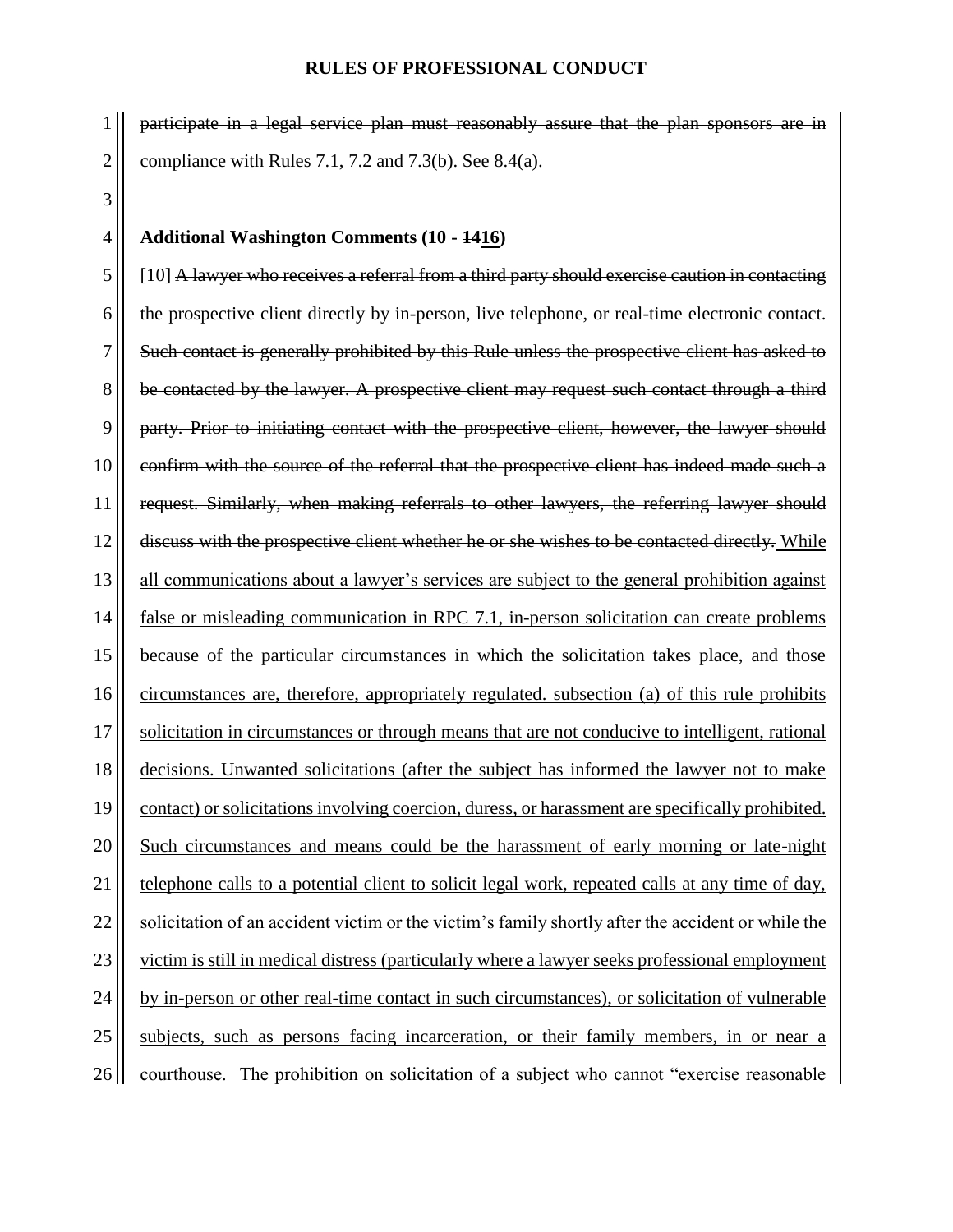1 2 3 4 5 6 7 8 9 10 11 12 13 14 15 16 17 18 19 20 21 22 23 24 25 26 judgment in employing a lawyer" extends to an individual with diminished capacity who cannot adequately act in the individual's own interest, and the provisions of RPC 1.14 may provide guidance in evaluating "the physical, emotional, or mental" state of the subject. [11] Those in need of legal representation often seek assistance in finding a lawyer through a lawyer referral service. Washington adopted paragraph (a)(3) in order to facilitate communication between lawyers and potential clients who have specifically requested a referral from a not-for-profit lawyer referral service. Under this paragraph, a lawyer receiving such a referral may contact the potential client directly by in-person, live telephone, or realtime electronic contact to discuss possible representation. Under RPC 5.1, RPC 5.3, and RPC 8.4(a), the solicitation restrictions that apply to the lawyer's own acts or conduct also extend to acts or conduct by employees, agents, or any third persons acting on the lawyer's behalf. [12] Washington did not adopt paragraph (c) of the Model Rule relating to labeling of communications with prospective clients. A specific labeling requirement is unnecessary in light of the prohibitions in Rule 7.1 against false or misleading communications. Washington has not adopted subsection (e) of the Model Rule creating a safe harbor for in-person and telephonic solicitations in the context of a prepaid or group legal services plan because solicitations of professional employment by any means and in all contexts are permitted subject to the exceptions contained in subsection  $(a)(1) - (4)$ . In addition, prior provisions and comments under RPC 7.3 in Washington relating to in-person, telephonic, or real-time electronic solicitations in the context of referrals from a third party or a lawyer referral service have been removed because solicitations by any means in this context are permitted subject to the exceptions contained in paragraphs  $(a)(1)$ – $(4)$  of this RPC. *Paying Others to Recommend a Lawyer*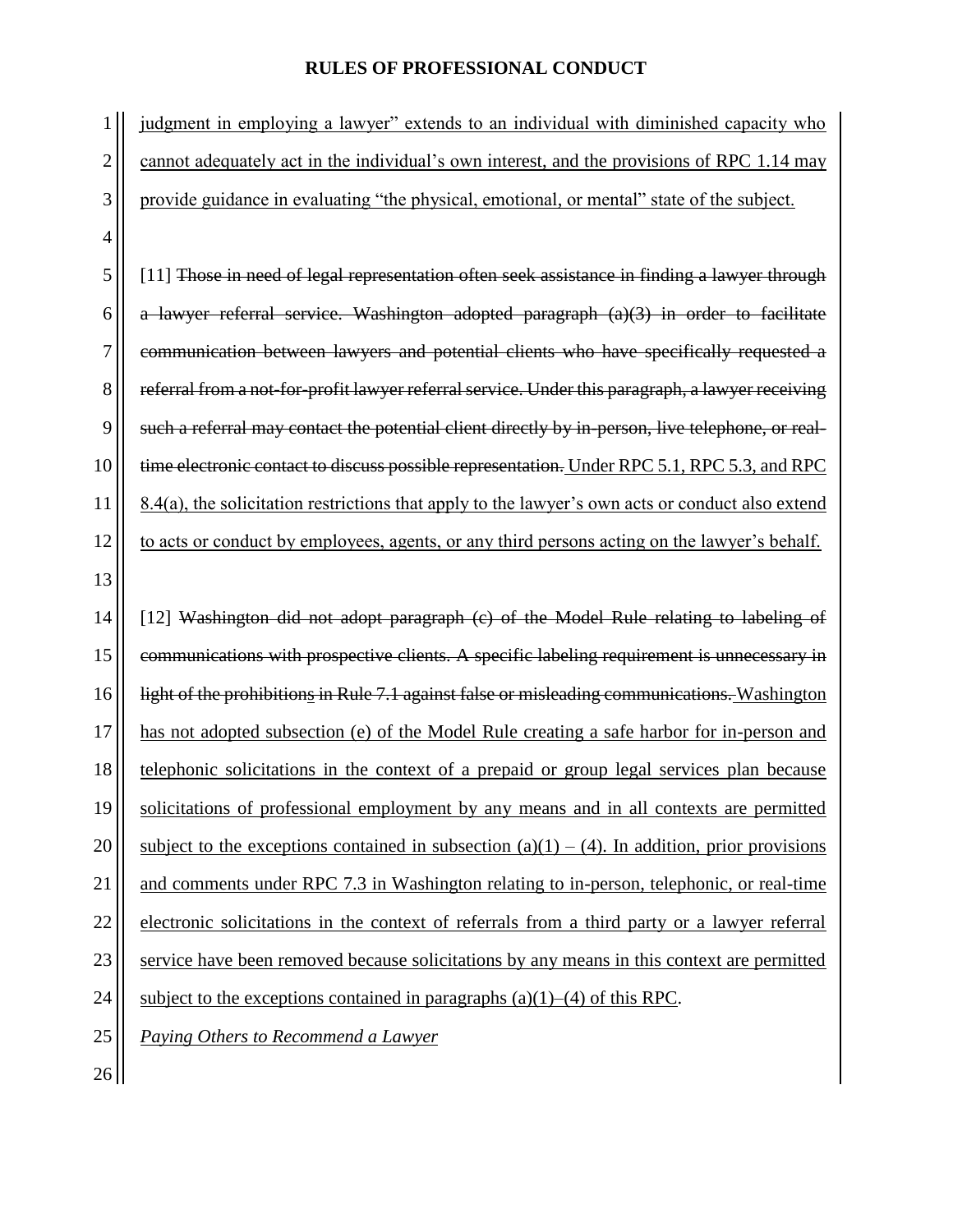1 2 3 [13] The phrase "directly or through a third person" in paragraph (a) was retained from former Washington RPC 7.3(a). Subsection (b) of this rule was derived from former Washington RPC 7.2(b).

4

5 6 7 8 9 10 11 12 13 14 15 16 17 18 19 20 21 22 23 24 25 26  $[14]$  The phrase "prospective client" in Rule 7.3(a) has been replaced with the phrase "possible client" because the phrase "prospective client" has become a defined phrase under RPC 1.18 with a different meaning. This is a departure from the ABA Model Rule which has dispensed altogether with the phrase "from a prospective client" in this rule. The rule is not intended to preclude lawyers from in-person conversations with friends, relatives or other professionals (i.e. intermediaries) about other friends, relatives, clients, or patients who may need or benefit from the lawyer's services, so long as the lawyer is not asking or expecting the intermediary to engage in improper solicitation. See RPC 8.4(a) which prohibits improper solicitation "through the acts of another." Absent limitation of prohibited in-person communications to "possible clients" there is danger that lawyers might mistakenly infer that the kind of benign conversations with non-client intermediaries described above are precluded by this rule. Except as permitted under subsections  $(b)(1)-(b)(5)$ , lawyers are not permitted to pay others for recommending the lawyer's services or for channeling professional work in a manner that violates RPC 7.1 or RPC 7.3. A communication contains a recommendation if it endorses or vouches for a lawyer's credentials, abilities, competence, character, or other professional qualities. Subsection (b)(1), however, allows a lawyer to pay for advertising and solicitations permitted by RPC 7.1 and this rule, including the costs of print directory listings, online directory listings, newspaper ads, television and radio airtime, domain-name registrations, sponsorship fees, Internet-based advertisements, and group advertising. A lawyer may compensate employees, agents, and vendors who are engaged to provide marketing or client-development services, such as publicists, public-relations personnel, business-development staff, and website designers, as long as the employees,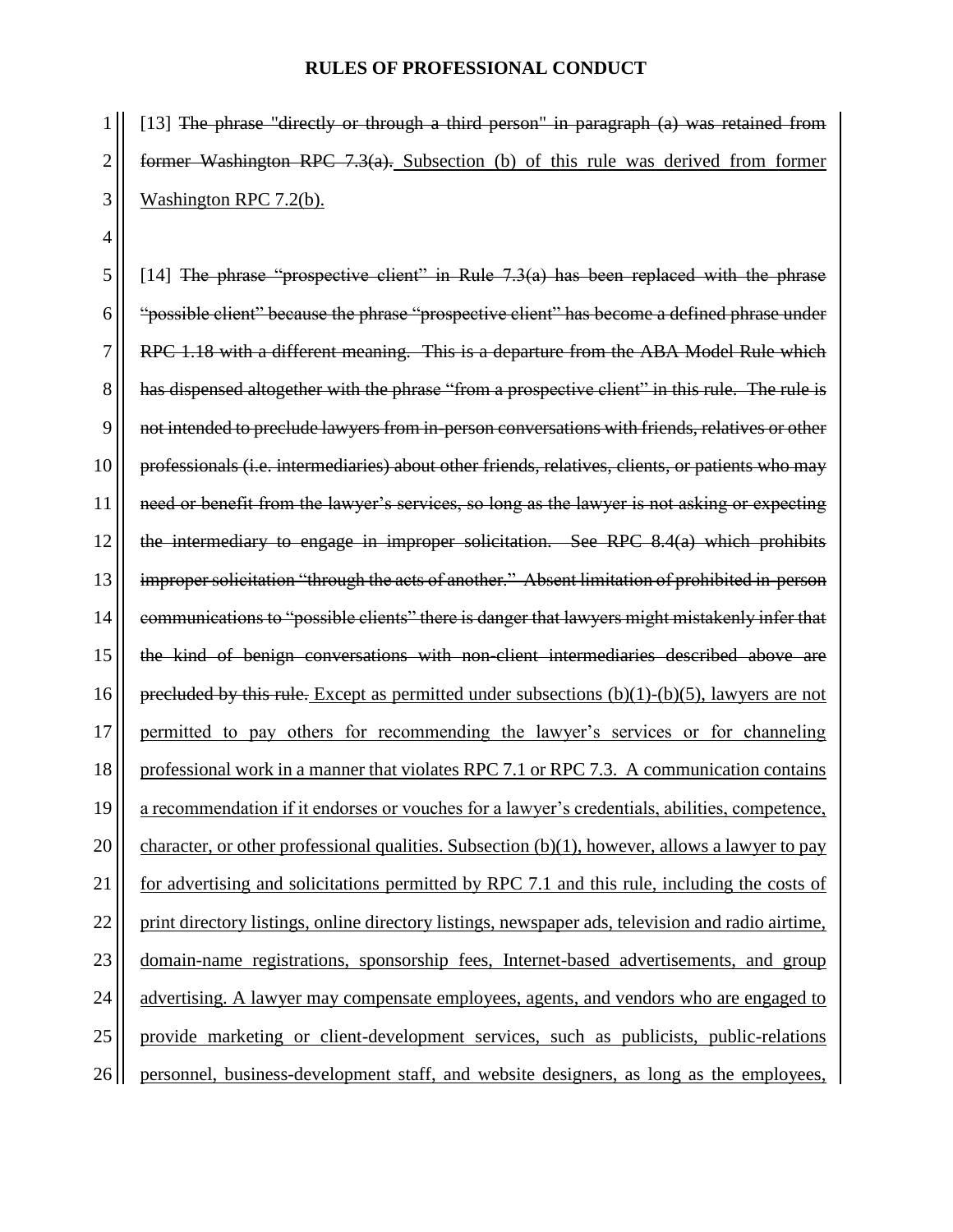| 1              | agents, and vendors do not direct or regulate the lawyer's professional judgment (see RPC         |
|----------------|---------------------------------------------------------------------------------------------------|
| $\overline{c}$ | 5.4(c)). Moreover, a lawyer may pay others for generating client leads, such as Internet-based    |
| 3              | client leads, as long as the lead generator does not recommend the lawyer, any payment to         |
| $\overline{4}$ | the lead generator is consistent with RPC 1.5(e) (division of fees) and 5.4 (professional         |
| 5              | independence of the lawyer), and the lead generator's communications are consistent with          |
| 6              | RPC 7.1 (communications concerning a lawyer's services). To comply with RPC 7.1, a                |
| 7              | lawyer must not pay a lead generator that states, implies, or creates a reasonable impression     |
| 8              | that it is recommending the lawyer, is making the referral without payment from the lawyer,       |
| 9              | or has analyzed a person's legal problems when determining which lawyer should receive            |
| 10             | the referral. See also RPC 5.3 (duties of lawyers and law firms with respect to the conduct       |
| 11             | of nonlawyers); RPC 8.4(a) (duty to avoid violating the rules through the acts of another).       |
| 12             | For the definition of nonlawyer for the purposes of RPC 5.3, see Washington cmt. 5 to Rule        |
| 13             | <u>5.3.</u>                                                                                       |
| 14             |                                                                                                   |
| 15             | [15] A lawyer may pay the usual charges of a legal service plan or a not-for-profit lawyer        |
| 16             | referral service. A "legal service plan" is a prepaid or group legal service plan or a similar    |
| 17             | delivery system that assists people who seek to secure legal representation. A "lawyer referral   |
| 18             | service," on the other hand, is any individual or entity that operates for the direct or indirect |
| 19             |                                                                                                   |
|                | purpose of referring potential clients to lawyers, regardless of whether the term "referral       |
| 20             | service" is used. The "usual charges" of a legal service plan or not-for-profit lawyer referral   |
| 21             | service are fees that are openly promulgated and uniformly applied. Not-for-profit lawyer         |
| 22             | referral services are understood by the public to be consumer-oriented organizations that         |
| 23             | provide unbiased referrals to lawyers with appropriate experience in the subject matter of the    |
| 24             | representation and afford other client protections, such as complaint procedures or               |
| 25             | malpractice insurance requirements.                                                               |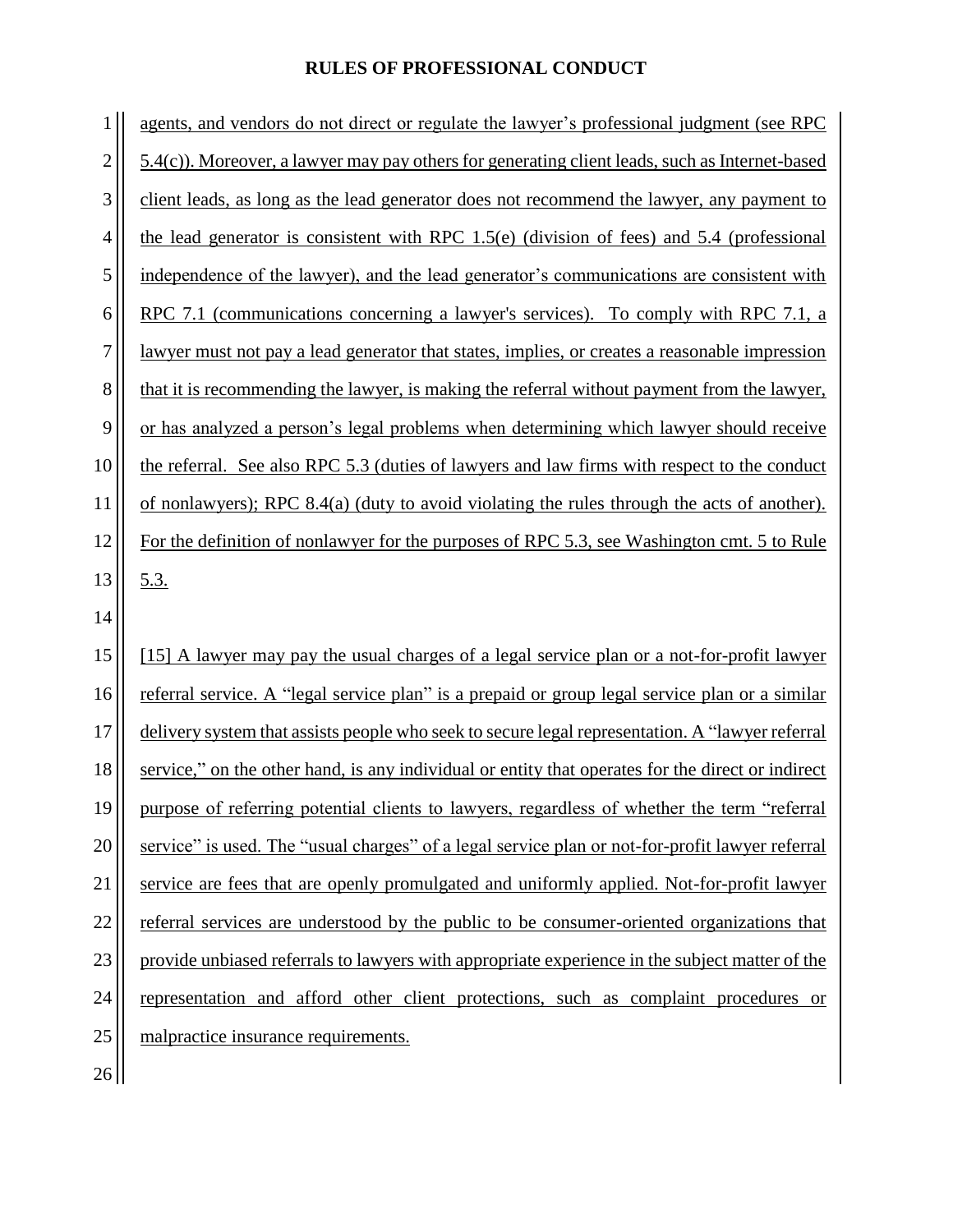| $\mathbf{1}$   | [16] A lawyer also may agree to refer clients to another lawyer or LLLT or other nonlawyer                                              |
|----------------|-----------------------------------------------------------------------------------------------------------------------------------------|
| $\overline{2}$ | professional in return for the undertaking of that person to refer clients or customers to the                                          |
| 3              | <u>lawyer. Such reciprocal referral arrangements must not interfere with the lawyer's</u>                                               |
| $\overline{4}$ | professional judgment as to making referrals or as to providing substantive legal services.                                             |
| 5              | See RPC 2.1 and 5.4(c). Except as provided in RPC 1.5(e), a lawyer who receives referrals                                               |
| 6              | from a lawyer or LLLT or other nonlawyer professional must not pay anything solely for the                                              |
| 7              | referral, but the lawyer does not violate this Rule by agreeing to refer clients to the other                                           |
| 8              | <u>lawyer or LLLT or other nonlawyer professional, so long as the reciprocal referral agreement</u>                                     |
| 9              | is not exclusive and the client is informed of the referral agreement. Conflicts of interest                                            |
| 10             | created by such arrangements are governed by RPC 1.7. Reciprocal referral agreements                                                    |
| 11             | should not be of indefinite duration and should be reviewed periodically to determine                                                   |
| 12             | whether they comply with these rules. This rule does not restrict referrals or divisions of                                             |
| 13             | revenues or net income among lawyers within firms comprised of multiple entities. Under                                                 |
| 14             | <u>LLLT RPC 1.5(e), however, an LLLT may not enter into an arrangement for the division of</u>                                          |
| 15             | a fee with a lawyer who is not in the same firm as the LLLT.                                                                            |
| 16             |                                                                                                                                         |
| 17             |                                                                                                                                         |
| 18             | <b>RPC</b><br>7.4<br>COMMUNICATION OF<br>$\overline{\text{OF}}$<br><b>PRACTICE</b><br><b>FIELDS</b><br>$\overline{\bf A}{\bf N}{\bf D}$ |
| 19             | SPECIALIZATION[Reserved.]                                                                                                               |
| 20             | (a) A lawyer may communicate the fact that the lawyer does or does not practice in                                                      |
| 21             | particular fields of law.                                                                                                               |
| 22             | (b) A lawyer admitted to engage in patent practice before the United States Patent and                                                  |
| 23             | Trademark Office may use the designation "Patent Attorney" or a substantially similar                                                   |
| 24             | designation.                                                                                                                            |
| 25             | (c) A lawyer engaged in Admiralty practice may use the designation "Admiralty,"                                                         |
| 26             | "Proctor in Admiralty" or substantially similar designation.                                                                            |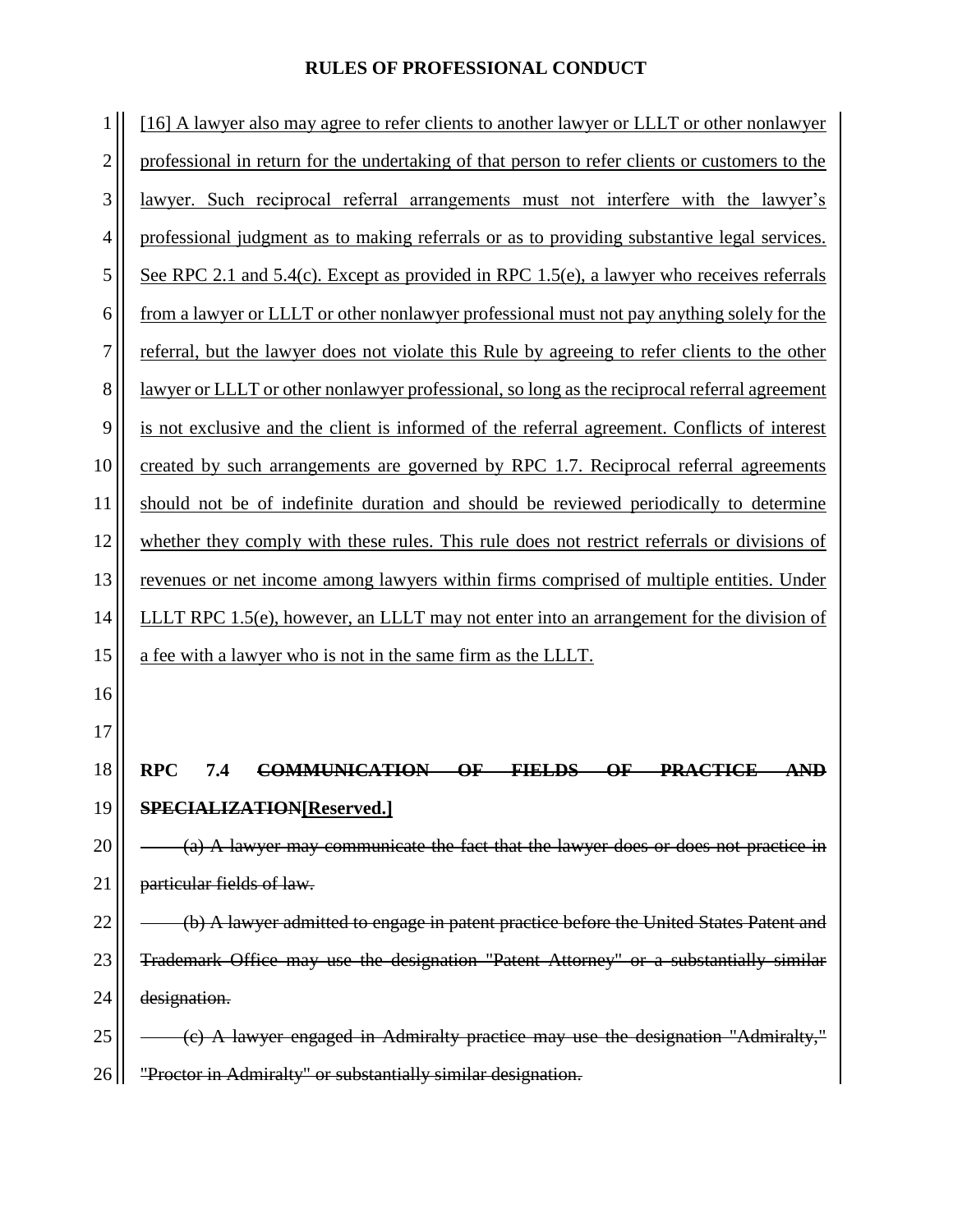| 1  | (d) A lawyer shall not state or imply that a lawyer is a specialist in a particular field of        |
|----|-----------------------------------------------------------------------------------------------------|
| 2  | law, except upon issuance of an identifying certificate, award, or recognition by a group,          |
| 3  | organization, or association, a lawyer may use the terms "certified", "specialist", "expert", or    |
| 4  | any other similar term to describe his or her qualifications as a lawyer or his or her              |
| 5  | qualifications in any subspecialty of the law. If the terms are used to identify any certificate,   |
| 6  | award, or recognition by any group, organization, or association, the reference must:               |
| 7  | $(1)$ be truthful and verifiable and otherwise comply with Rule 7.1;                                |
| 8  | (2) identify the certifying group, organization, or association; and                                |
| 9  | (3) the reference must state that the Supreme Court of Washington does not recognize                |
| 10 | certification of specialties in the practice of law and that the certificate, award, or recognition |
| 11 | is not a requirement to practice law in the state of Washington.                                    |
| 12 |                                                                                                     |
| 13 | <b>Comment</b>                                                                                      |
|    |                                                                                                     |
| 14 | [1] [Washington revision] Paragraph (a) of this Rule permits a lawyer to indicate areas of          |
| 15 | practice in communications about the lawyer's services. If a lawyer practices only in certain       |
| 16 | fields, or will not accept matters except in a specified field or fields, the lawyer is permitted   |
| 17 | to so indicate.                                                                                     |
| 18 |                                                                                                     |
| 19 | [2] Paragraph (b) recognizes the long-established policy of the Patent and Trademark Office         |
| 20 | for the designation of lawyers practicing before the Office. Paragraph (c) recognizes that          |
| 21 | designation of Admiralty practice has a long historical tradition associated with maritime          |
| 22 | commerce and the federal courts.                                                                    |
| 23 |                                                                                                     |
| 24 | $[3]$ [Reserved.]                                                                                   |
| 25 |                                                                                                     |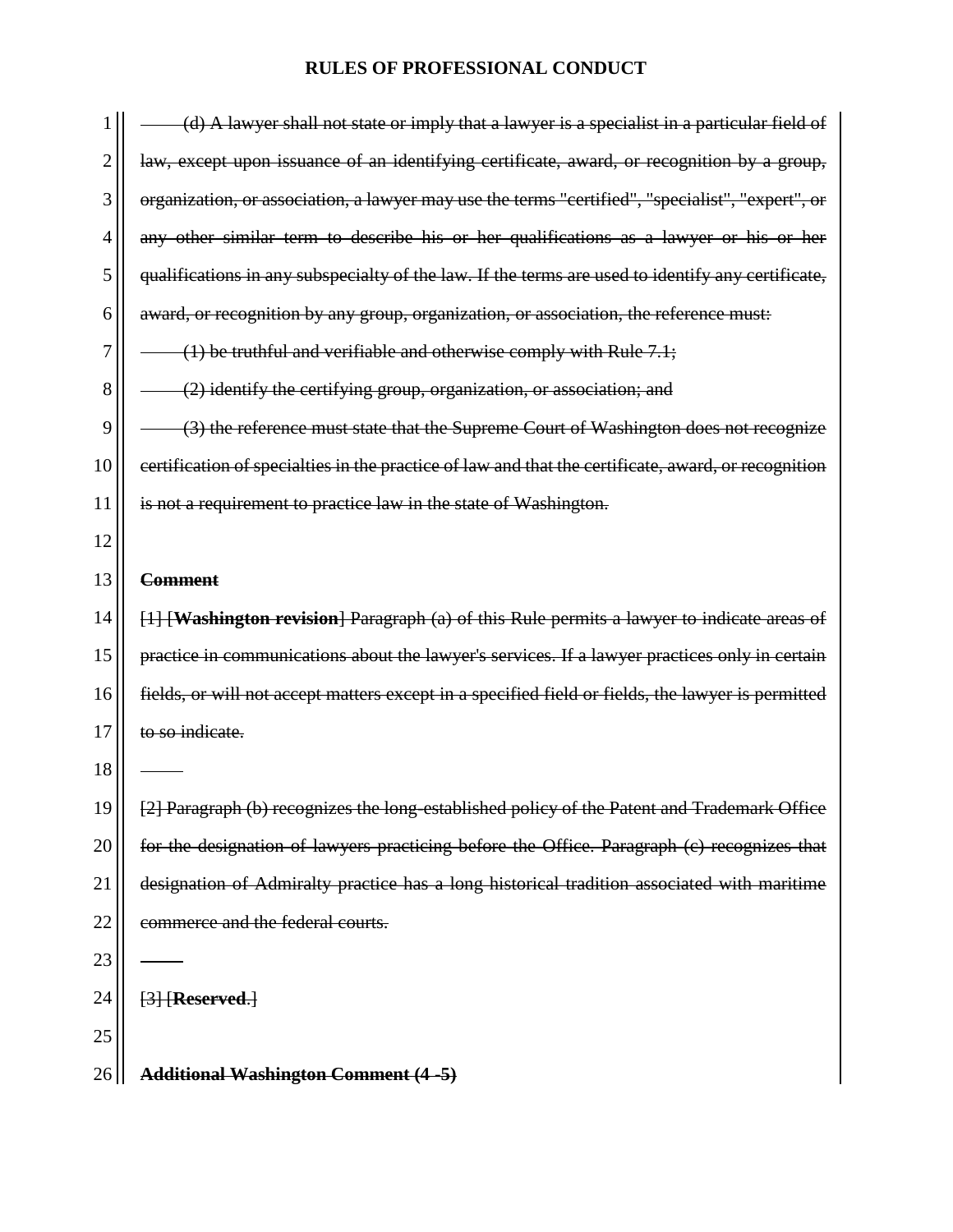[4] Statements indicating that the lawyer is a "specialist," practices a "specialty," "specializes in" particular fields, and the like, are subject to the limitations set forth in paragraph (d). The provisions of paragraph (d) were taken from former Washington RPC 7.4(b).

- 5 6 7 8 9 10 11 12 [5] In advertising concerning an LLLT's services, an LLLT is required to communicate the fact that the LLLT has a limited license in the particular fields of law for which the LLLT is licensed and must not state or imply that the LLLT has broader authority to practice than is in fact the case. See LLLT RPC 7.4(a); see also LLLT RPC 7.2(c) (advertisements must include the name and office address of at least one responsible LLLT or law firm). When lawyers and LLLTs are associated in a firm, lawyers with managerial or pertinent supervisory authority must take measures to assure that the firm's communications conform with these obligations. See Rule 5.10.
- 13

1

2

3

4

14

#### **RPC 7.5 FIRM NAMES AND LETTERHEADS[Reserved.]**

15 16 17 18 (a) A lawyer shall not use a firm name, letterhead or other professional designation that violates Rule 7.1. A trade name may be used by a lawyer in private practice if it does not imply a connection with a government agency or with a public or charitable legal services organization and is not otherwise in violation of Rule 7.1.

19 20 21 22 (b) A law firm with offices in more than one jurisdiction may use the same name or other professional designation in each jurisdiction, but identification of the lawyers or LLLTs in an office of the firm shall indicate the jurisdictional limitations on those not licensed to practice in the jurisdiction where the office is located.

23 24 25 (c) The name of a lawyer or LLLT holding a public office shall not be used in the name of a law firm, or in communications on its behalf, during any substantial period in which the lawyer or LLLT is not actively and regularly practicing with the firm.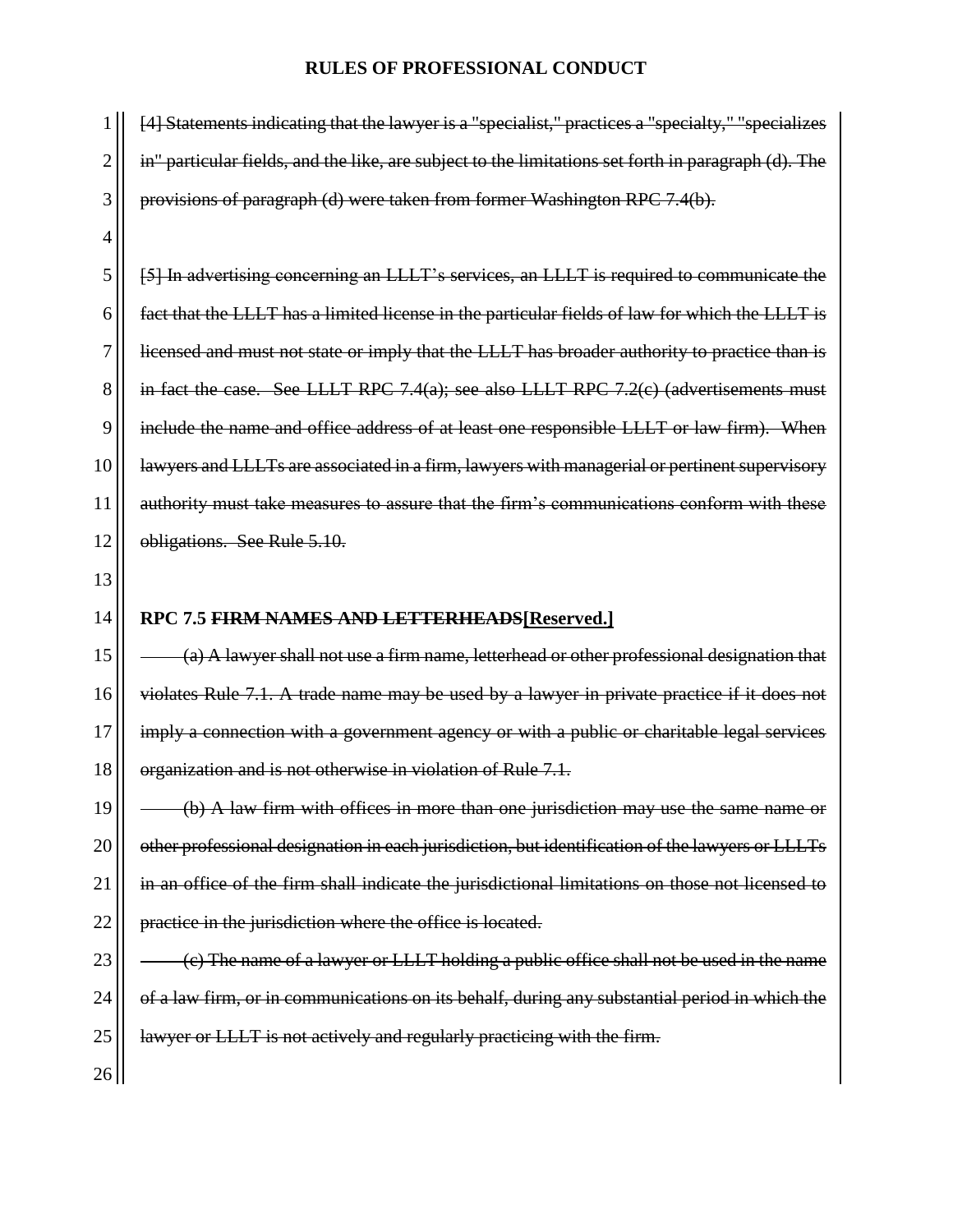(d) Lawyers may state or imply that they practice in a partnership or other organization only when that is a fact.

#### 4 **Comment**

1

2

3

5 6 7 8 9 10 11 12 13 14 15 16 17 18 [1] [**Washington revision**] A firm may be designated by the names of all or some of its members, by the names of deceased members where there has been a continuing succession in the firm's identity or by a trade name such as the "ABC Legal Clinic." A lawyer or law firm may also be designated by a distinctive website address or comparable professional designation. Although the United States Supreme Court has held that legislation may prohibit the use of trade names in professional practice, use of such names in law practice is acceptable so long as it is not misleading. If a private firm uses a trade name that includes a geographical name such as "Springfield Legal Clinic," an express disclaimer that it is a public legal aid agency may be required to avoid a misleading implication. It may be observed that any firm name including the name of a deceased partner is, strictly speaking, a trade name. The use of such names to designate law firms has proven a useful means of identification. However, it is misleading to use the name of a lawyer or LLLT not associated with the firm or a predecessor of the firm, or the name of an individual who is neither a lawyer nor an LLLT.

19 20

21 22 23 [2] [**Washington revision**] With regard to paragraph (d), lawyers or LLLTs sharing office facilities, but who are not in fact associated with each other in a law firm, may not denominate themselves as, for example, "Smith and Jones," for that title suggests that they are practicing law together in a firm.

**Additional Washington Comments (3 -4)**

25 26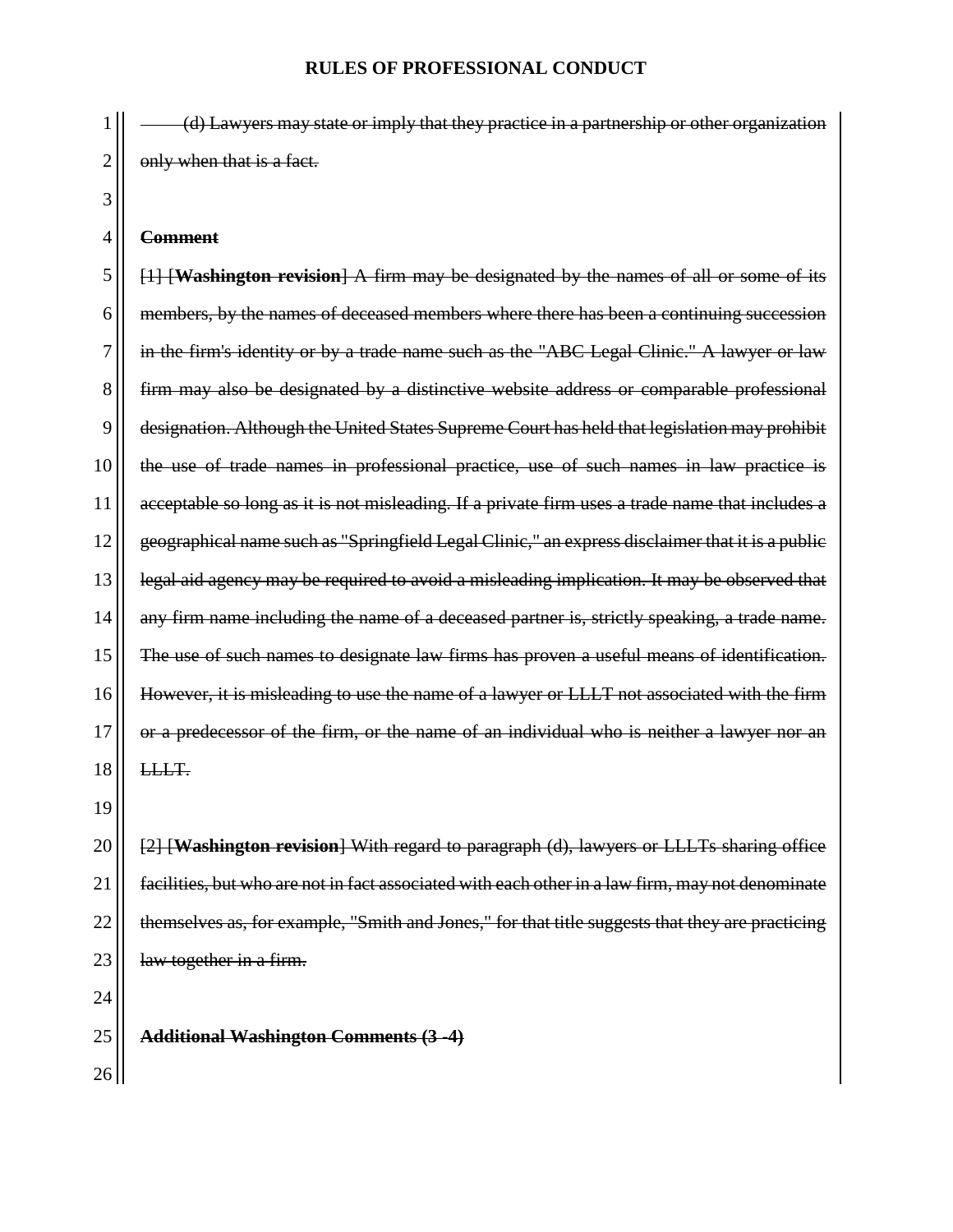[3] When lawyers and LLLTs are associated with each other in a law firm, the firm may be designated using the name of a member LLLT if the name is not otherwise in violation of Rule 7.1, this Rule, or LLLT RPC 7.5. See also Washington Comment [4] to this Rule.

 [4] Lawyers or LLLTs practicing out of the same office who are not partners, shareholders of a professional corporation, or members of a professional limited liability company or partnership may not join their names together. Lawyers or LLLTs who are not (1) partners, shareholders of a professional corporation, or members of a professional limited liability company or partnership, or (2) employees of a sole proprietorship, partnership, professional corporation, or members of a professional limited liability company or partnership or other organization, or (3) in the relationship of being "Of Counsel" to a sole proprietorship, partnership, professional corporation, or members of a professional limited liability company or partnership or other organization, must have separate letterheads, cards and pleading paper, and must sign their names individually at the end of all pleadings and correspondence and not in conjunction with the names of other lawyers or LLLTs. (The provisions of this Comment were taken from former Washington RPC 7.5(d).)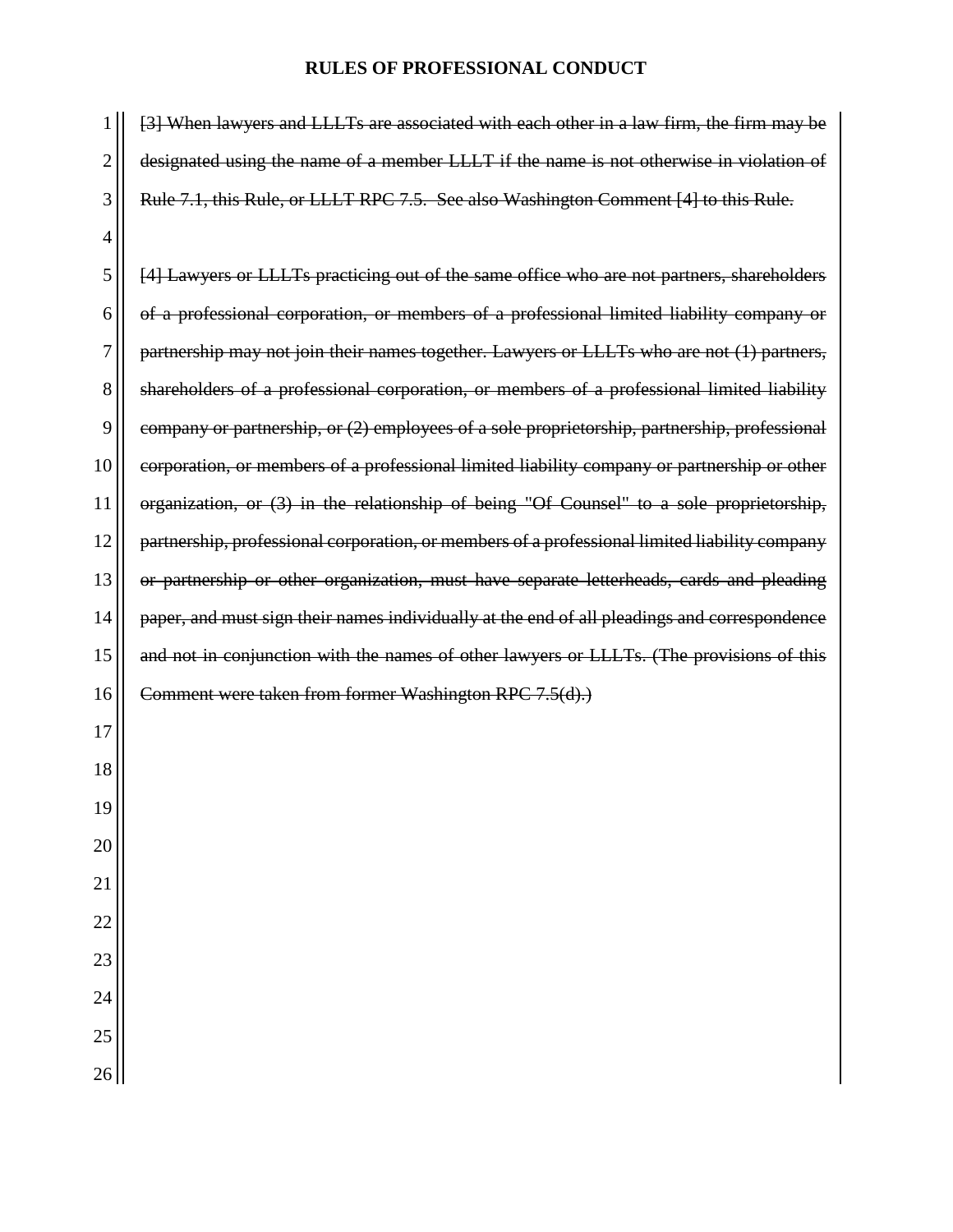### **SUGGESTED AMENDMENTS TO RULES OF PROFESSIONAL CONDUCT TITLE 5 – LAW FIRMS AND ASSOCIATIONS**

#### 1 2 3 4 5 6 7 8 9 10 11 12 13 14 15 16 17 18 19 20 21 22 23 24 25 26 **RPC 5.5 UNAUTHORIZED PRACTICE OF LAW; MULTIJURISDICTIONAL PRACTICE OF LAW**  $(a) - (e)$  Unchanged.  $(f)$  Subsection  $(b)(1)$  of this rule does not prohibit a law firm with offices in multiple jurisdictions from establishing and maintaining an office in this jurisdiction even if some of the lawyers who are members of the firm or are otherwise employed or retained by or associated with the law firm are not authorized to practice law in this jurisdiction. Comment  $[1] - [3]$  Unchanged. [4] [Washington revision] Other than as authorized by law or this Rule, a lawyer who is not admitted to practice generally in this jurisdiction violates paragraph (b) if the lawyer establishes an office or other systematic and continuous presence in this jurisdiction for the practice of law. Presence may be systematic and continuous even if the lawyer is not physically present here. Such a lawyer must not hold out to the public or otherwise represent that the lawyer is admitted to practice law in this jurisdiction. See also RPC 7.1 and  $-7.5(b)$ Washington cmt. 14. [5] [Washington revision] There are occasions in which a lawyer admitted to practice in another United States jurisdiction, and not disbarred or suspended from practice in any jurisdiction, may provide legal services on a temporary basis in this jurisdiction under circumstances that do not create an unreasonable risk to the interests of their clients, the public or the courts. Paragraph (c) identifies four such circumstances. The fact that conduct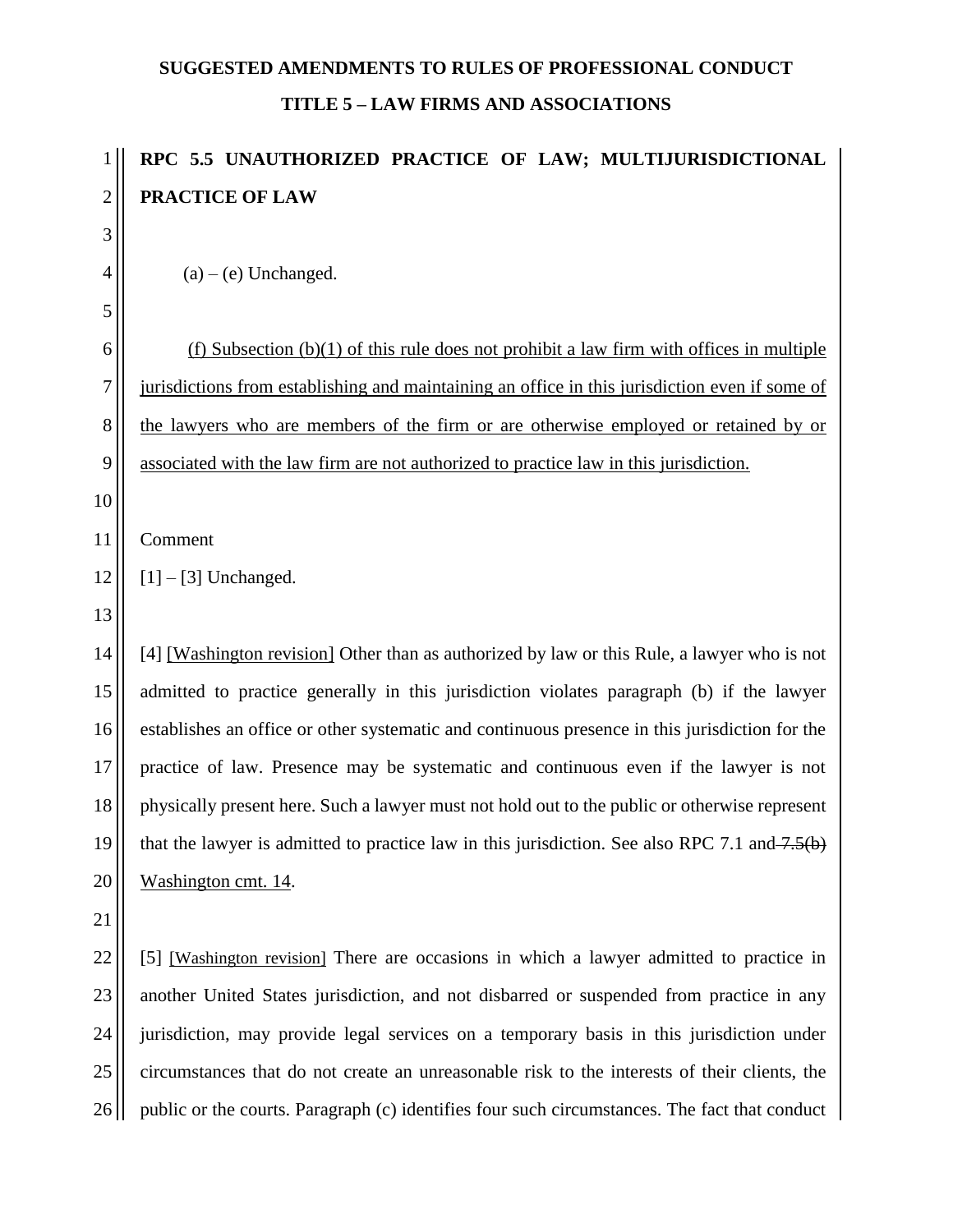### **SUGGESTED AMENDMENTS TO RULES OF PROFESSIONAL CONDUCT TITLE 5 – LAW FIRMS AND ASSOCIATIONS**

1 2 is not so identified does not imply that the conduct is or is not authorized. With the exception of paragraph (d)(2), this Rule does not authorize a United States. or foreign lawyer to establish an office or other systematic and continuous presence in this jurisdiction without being admitted to practice generally or as housel counsel under APR 8(f) here.

[6] – [13] Unchanged.

25 26 [14] [Washington revision] Paragraphs  $(c)(3)$  and  $(c)(4)$  require that the services arise out of or be reasonably related to the lawyer's practice in a jurisdiction in which the lawyer is admitted. A variety of factors evidence such a relationship. The lawyer's client may have been previously represented by the lawyer, or may be resident in or have substantial contacts with the jurisdiction in which the lawyer is admitted. The matter, although involving other jurisdictions, may have a significant connection with that jurisdiction. In other cases, significant aspects of the lawyer's work might be conducted in that jurisdiction or a significant aspect of the matter may involve the law of that jurisdiction. The necessary relationship might arise when the client's activities or the legal issues involve multiple jurisdictions, such as when the officers of a multinational corporation survey potential business sites and seek the services of their lawyer in assessing the relative merits of each. In addition, the services may draw on the lawyer's recognized expertise developed through the regular practice of law on behalf of clients in matters involving a particular body of federal, nationally-uniform, foreign, or international law. Lawyers desiring to provide pro bono legal services on a temporary basis in Washington following determination by the Supreme Court that an emergency affecting the justice system, as a result of a natural or other major disaster, has occurred, who are not otherwise authorized to practice law in Washington, as well as lawyers from another affected jurisdiction who seek to practice law temporarily in Washington, but who are not otherwise authorized to practice law in Washington, should